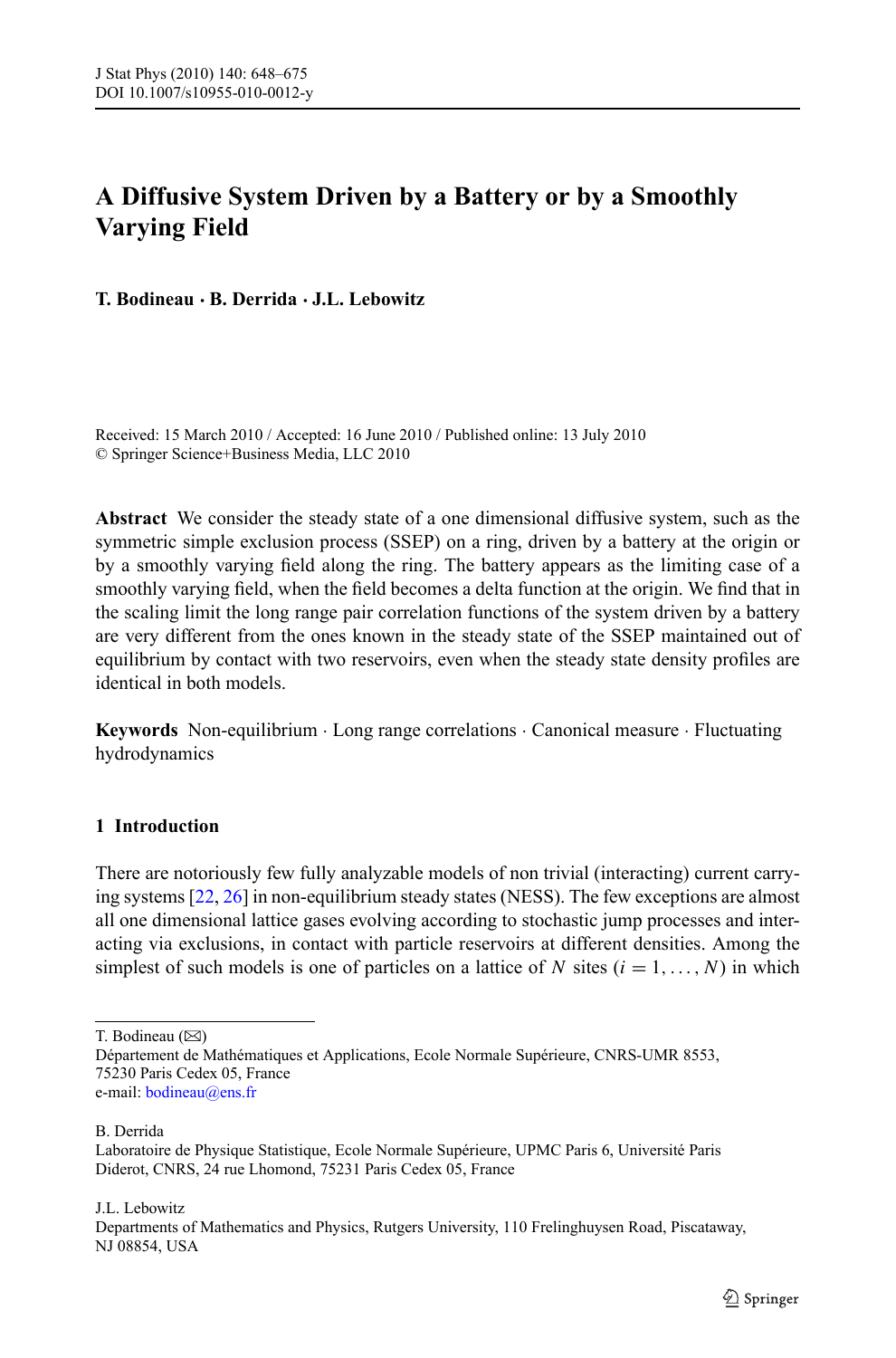the bulk dynamics are given by the symmetric simple exclusion process (SSEP) and sites 1 and *N* are in contact with particle reservoirs. In the case of reservoirs at equal densities the stationary state satisfies detailed balance. For reservoirs at unequal densities, say  $\rho_a$  on the left and  $\rho_b$  on the right ( $\rho_a > \rho_b$ ), the matrix method gives a full microscopic description of the NESS including the explicit form of the correlation functions  $\rho_k(i_1, \ldots, i_k; \rho_a, \rho_b, N)$ [[15](#page-27-0)] and allows one to calculate the large deviation function (LDF) in the hydrodynamical scaling limit,  $N \to \infty$ ,  $i/N \to x \in [0, 1]$  [\[1,](#page-26-0) [2](#page-27-0), [13](#page-27-0)]. One can also obtain, in this scaling limit (with diffusively scaled time), the time evolution of the system in a non stationary state via a diffusion equation for typical density profiles as well as the LDF for time evolving densities and currents [[1,](#page-26-0) [3](#page-27-0), [5,](#page-27-0) [6](#page-27-0), [11](#page-27-0)].

In attempts to further extend our understanding of such non-equilibrium systems, we investigate here the stationary state of a system of *M* particles on a ring of *N* sites with exclusion. The jump rates to the right and left (counter clockwise, clockwise) for a particle at site *i* are  $p_i$  and  $q_i$ ,  $i = 1, ..., N$ . We shall be interested, as usual, in the case  $N \gg 1$ ,  $M/N = \bar{\rho}$ . We consider two types of situations:

- 1. The "battery" case: the system evolves according to the SSEP except that there is a "battery" at bond  $(N, 1)$ , i.e.  $p_i = 1$  for  $i \neq N$ ,  $q_i = 1$  for  $i \neq 1$  and  $p_N = p$ ,  $q_1 = q$  with p and *q* independent of *N*.
- 2. The smooth asymmetric case (WASEP)  $p_i = 1 + \frac{1}{N} E(i/N)$  and  $q_i = 1 \frac{1}{N} E(i/N)$  with *E* a smooth field of period 1.

(Combination of both cases can also be treated.)

In the first case, the microscopic "battery" at *(N,* 1*)* induces a NESS with a particle current of magnitude proportional to 1*/N* and a concomitant linear density profile. This looks very similar to what happens in the open system and would suggest that the measures for the reservoirs and battery driven systems would be similar when  $N \gg 1$ , in the same spirit as the difference between "canonical" and "grand-canonical" nature of the two systems disappears in equilibrium, when  $p = q$  and  $M/N \rightarrow \rho_a = \rho_b$ . This is indeed the case to the leading order in *N*. Local equilibrium holds in both models and implies that both steady state statistics are given locally by a product Bernoulli measure. Here, we will focus on the corrections to this local Bernoulli measure and on the long range correlations. We will see that the two NESS measures differ much more than the corresponding equilibrium ones. The complicated interplay between the non-equilibrium long-range correlations, the canonical constraint and the driving mechanism leads to two-point correlation functions with different structure for the reservoir and battery driven systems. In particular, the long range correlations are much more singular for the battery model than those in the open system. A variant of this model with a macroscopic battery was introduced in [\[19\]](#page-27-0) and a related dynamics with colliding hard spheres was also considered in [[9](#page-27-0)].

In the second case, the macroscopic stationary density profile  $\bar{\rho}(x)$  then satisfies the general equation for driven diffusive systems

$$
\partial_x \bar{\rho}(x) - 2E(x)\bar{\rho}(x)\left(1 - \bar{\rho}(x)\right) = -\mathcal{J},\tag{1.1}
$$

where  $\mathcal J$  is the stationary current which is independent of  $x$ . Equation (1.1) corresponds to the stationary solution of the diffusion equation with a drift

$$
\partial_t \rho = \partial_x^2 \rho - \partial_x (2E(x)\rho(1-\rho)). \tag{1.2}
$$

The first case can be thought of as a very singular limit of the second one when  $E(x)$ becomes a *δ*-function localized at the origin.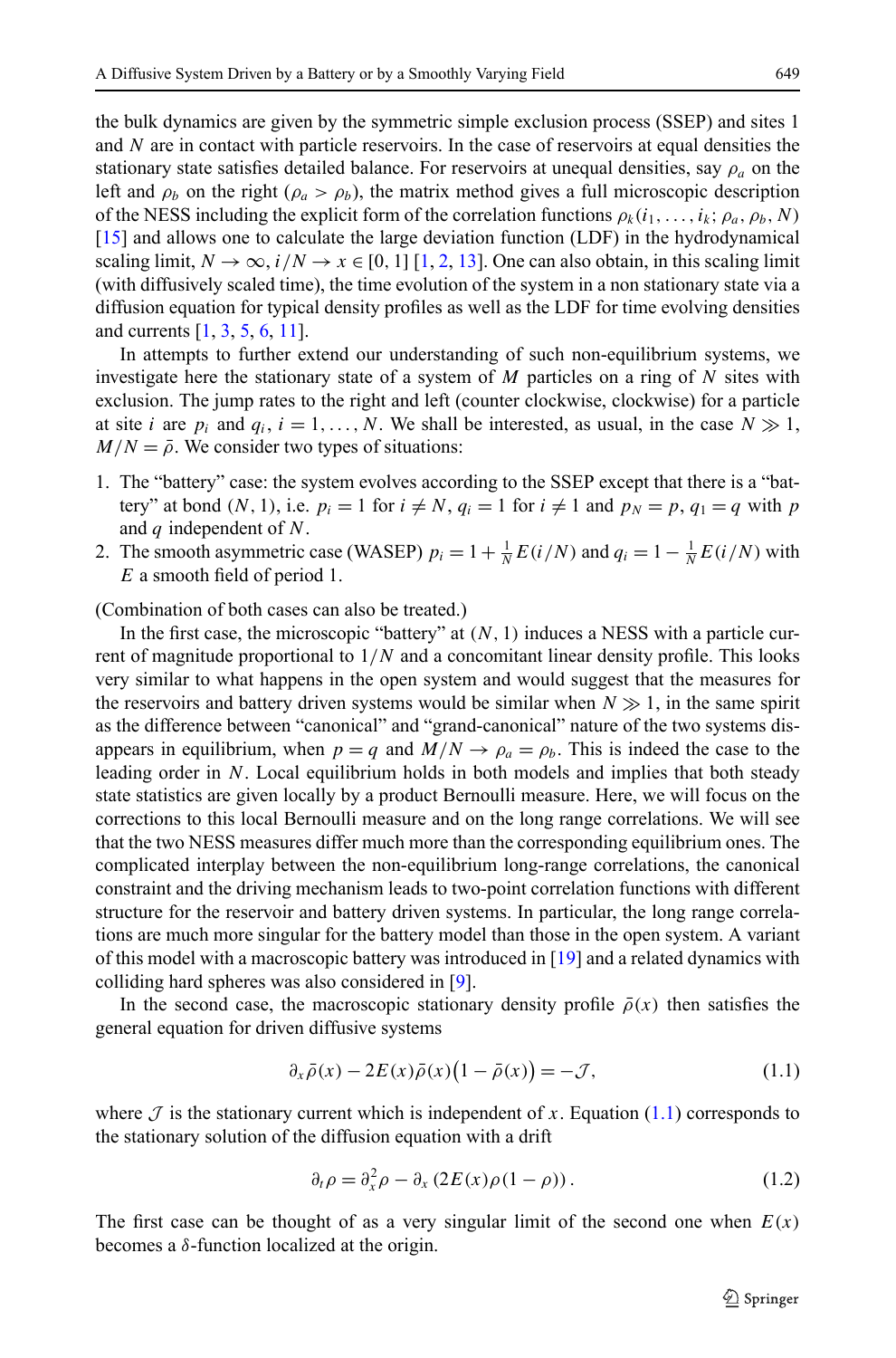<span id="page-2-0"></span>We will also consider the Zero Range Process (ZRP) driven by a "battery". This microscopic dynamics is simpler than the SSEP driven by a battery, as the NESS of the ZRP on the ring is a product measure constrained to having a fixed number of particles. There are no long range correlations in the non-equilibrium measure of the ZRP with reservoirs [[23](#page-27-0)] and the long range correlations of the ZRP driven by a battery are similar to those found for an equilibrium system with the constraint that the total particle number is fixed.

The outline of the rest of the paper is as follows. In Sect. 2, we define the microscopic models. By using a macroscopic approach, the two-point correlation functions are computed for the battery model in Sect. [3](#page-5-0) and for a slowly varying field in Sect. [4.](#page-11-0) These results are then compared, in Sect. [5](#page-16-0), to the two-point correlation functions of an open system in contact with reservoirs. Finally the invariant measure of the ZRP driven by a battery is computed in Sect. [6.](#page-19-0) Some technical details concerning the solution of the macroscopic equations are given in the appendices.

## **2 The Models**

#### 2.1 The Battery Model

We consider the SSEP on the ring {1*,N*} containing *M* particles with jump rates 1 to the left and to the right except at the bond  $(N, 1)$  where the jump rate from N to 1 is p and from 1 to *N* is *q*. These modified asymmetric rates act as a battery which forces a current of particles through the system. We assume that  $p > 0$  and  $q > 0$ .

In the absence of the battery ( $p = q = 1$ ), the stationary state is one in which all the  $\binom{N}{M}$  configurations have equal weight. For  $N \to \infty$ ,  $M = \overline{\rho}N$ , this corresponds locally to a product Bernoulli measure with density  $\bar{\rho}$ . Denoting by  $v_i^{\bar{\rho}}$  the Bernoulli measure at site *i* with density  $\bar{\rho}$ , the product measure  $\bigotimes_{i \in \mathbb{Z}} v_i^{\bar{\rho}}$  is invariant wrt the SSEP dynamics for any constant density *ρ*¯.

For the SSEP on  $\mathbb Z$  with a battery at the bond  $(0, 1)$ , the invariant measure remains a product but the density is discontinuous across the battery. The invariant measures on  $\mathbb Z$  are

$$
\nu^{\rho^-,\rho^+} = \bigotimes_{i \le 0} \nu_i^{\rho^-} \bigotimes_{i \ge 1} \nu_i^{\rho^+},\tag{2.1}
$$

where the densities  $\rho^-$ ,  $\rho^+$  (at sites 0 and 1) satisfy the equation

$$
p\rho^{-}(1-\rho^{+}) = q\rho^{+}(1-\rho^{-}).
$$
\n(2.2)

These measures satisfy detailed balance and there is no current flowing in the system.

On the ring when  $p \neq q$ , the steady state measure is not known. Taking averages with respect to the time evolving measure  $\mu_{N,\tau}$ , we obtain

$$
i \neq 1, N, \quad \partial_{\tau} \mu_{N,\tau}(\eta_i) = \mu_{N,\tau}(\eta_{i+1}) + \mu_{N,\tau}(\eta_{i-1}) - 2\mu_{N,\tau}(\eta_i),
$$
  
\n
$$
\partial_{\tau} \mu_{N,\tau}(\eta_1) = \mu_{N,\tau}(\eta_2) - \mu_{N,\tau}(\eta_1) + p\mu_{N,\tau}(\eta_N(1 - \eta_1))
$$
  
\n
$$
- q\mu_{N,\tau}(\eta_1(1 - \eta_N)),
$$
  
\n
$$
\partial_{\tau} \mu_{N,\tau}(\eta_N) = \mu_{N,\tau}(\eta_{N-1}) - \mu_{N,\tau}(\eta_N) - p\mu_{N,\tau}(\eta_N(1 - \eta_1))
$$
  
\n
$$
+ q\mu_{N,\tau}(\eta_1(1 - \eta_N)).
$$
\n(2.3)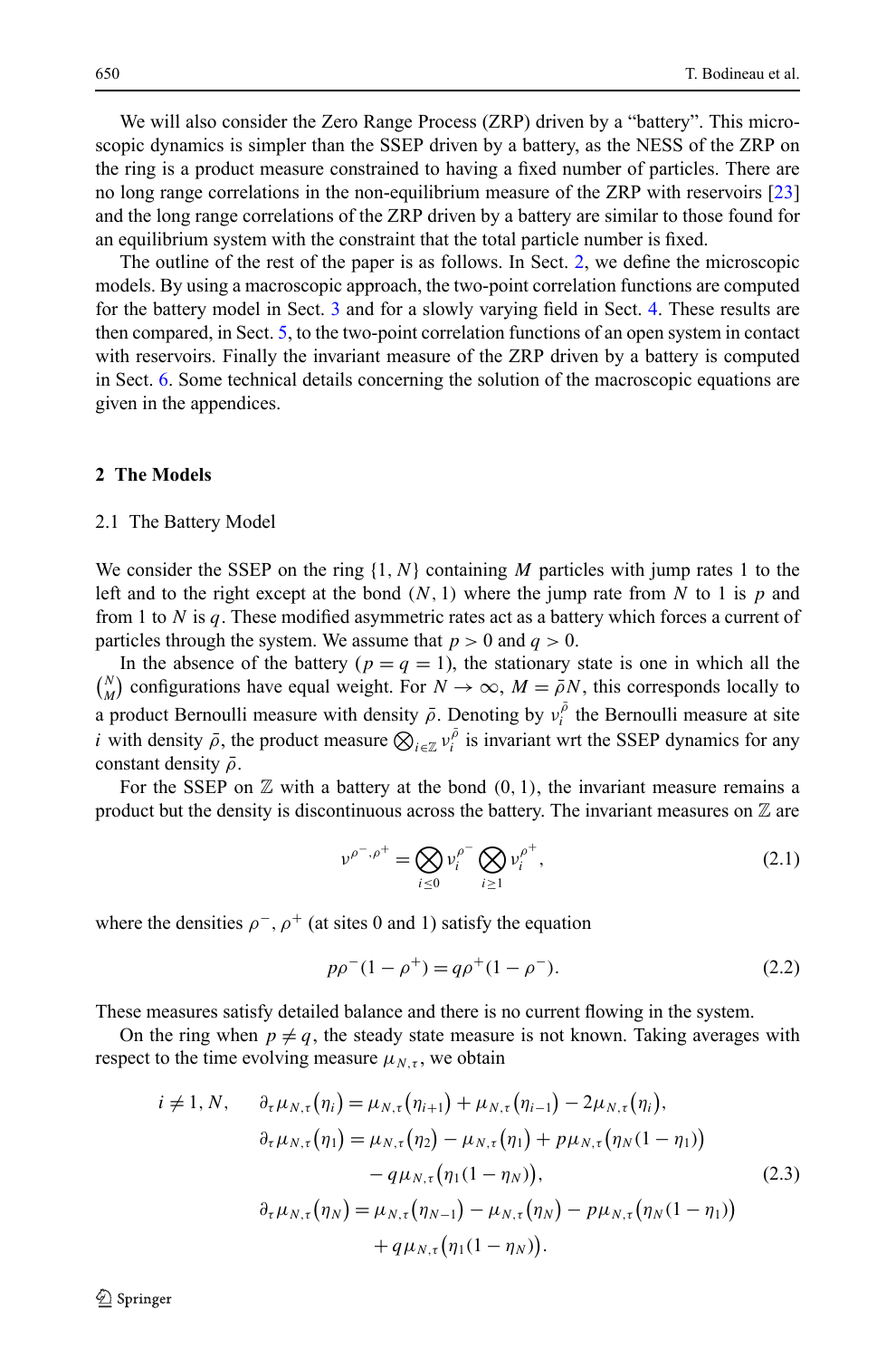<span id="page-3-0"></span>It follows immediately that in the stationary state, the average density profile is linear

$$
\langle \eta_i \rangle = \langle \eta_1 \rangle + \frac{i-1}{N-1} \big( \langle \eta_N \rangle - \langle \eta_1 \rangle \big), \tag{2.4}
$$

where  $\langle \cdot \rangle$  stands for the stationary measure and the mean density  $\bar{\rho} = \frac{M}{N}$  satisfies

$$
\bar{\rho} = \frac{1}{2} \big( \langle \eta_N \rangle + \langle \eta_1 \rangle \big). \tag{2.5}
$$

There is also a stationary average current  $\hat{q}$  of order  $1/N$ 

$$
\hat{q} = \frac{1}{N} \big( \langle \eta_1 \rangle - \langle \eta_N \rangle \big),\tag{2.6}
$$

and one has the identity

$$
p\langle \eta_N(1-\eta_1)\rangle - q\langle \eta_1(1-\eta_N)\rangle = \hat{q}.\tag{2.7}
$$

For finite N, the relations  $(2.4)$  and  $(2.7)$  do not allow the determination of the average profile  $\langle \eta_i \rangle$  as (2.7) involves the correlation between sites *N* and 1. If one assumes however that local equilibrium holds for large *N* then the system will behave at the battery as if it was described by the measure [\(2.1](#page-2-0)). Thus one expects that for large *N*

$$
\langle \eta_N \eta_1 \rangle \approx \langle \eta_1 \rangle \langle \eta_N \rangle = \rho^+ \rho^-, \tag{2.8}
$$

with  $\rho^{\pm}$  satisfying

$$
p\rho^{-}(1-\rho^{+}) = q\rho^{+}(1-\rho^{-}), \qquad \frac{\rho^{+}+\rho^{-}}{2} = \bar{\rho}, \qquad (2.9)
$$

where we used  $(2.5)$  and  $(2.7)$ . This implies that in terms of the macroscopic variable  $x =$  $i/N$ , that the steady state density  $\bar{\rho}(x)$  is linear with a discontinuity at the battery

$$
\bar{\rho}(x) = \rho^+ + (\rho^- - \rho^+)x, \quad \text{with } \bar{\rho}(0) = \rho^+, \ \bar{\rho}(1) = \rho^-. \tag{2.10}
$$

The local equilibrium  $(2.8)$  can be justified [\[7](#page-27-0)] and one can prove that after space/time rescaling, the microscopic equations lead to a macroscopic description of the local density by the heat equation. The battery yields non-linear boundary conditions

$$
\forall t > 0, \ x \in [0, 1[, \quad \begin{cases} \partial_t \rho(t, x) = \partial_x^2 \rho(t, x), \\ p \rho(t, 1)(1 - \rho(t, 0)) = q \rho(t, 0)(1 - \rho(t, 1)), \\ \partial_x \rho(t, 0) = \partial_x \rho(t, 1), \end{cases} (2.11)
$$

where  $\rho(t, x)$  stands for the local density at the macroscopic time *t* and position *x*.

#### 2.2 The Case of a Slowly Varying Field

In contrast to the battery where the driving force is localized on a single bond, we will now consider the case of a smoothly varying macroscopic field *E(x)* along the ring. The microscopic model is now the weakly asymmetric simple exclusion process of *M* particles on a ring of *N* sites. A particle on site *i* jumps to its neighboring site on its right at rate  $p_i$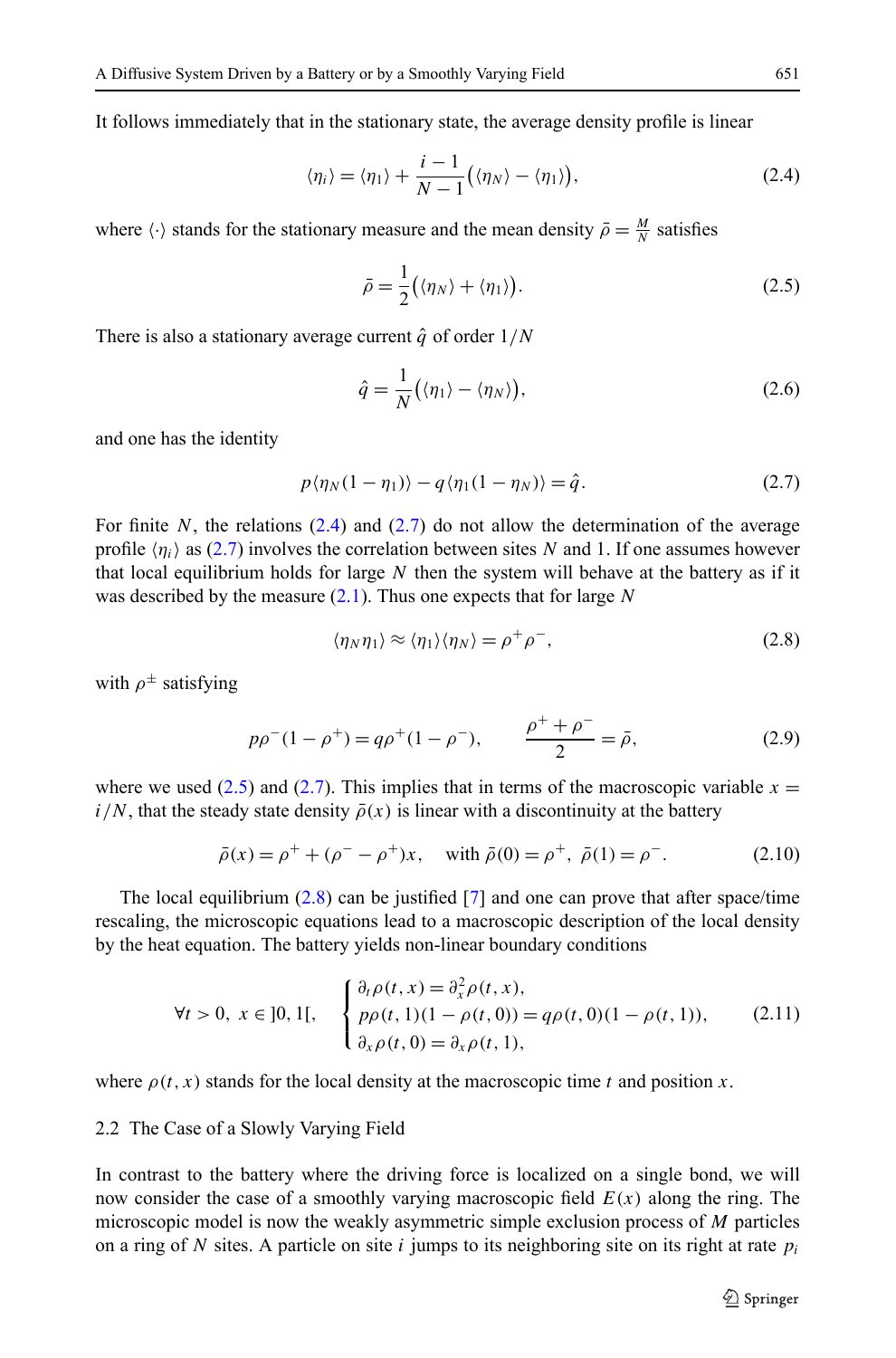and to its neighboring site on its left at rate  $q_i$  provided that the target site is empty. By weak asymmetry, we mean that  $p_i$  and  $q_i$  have the following scaling dependence on the system size *N*

$$
p_i = 1 + \frac{1}{N} E\left(\frac{i}{N}\right), \qquad q_i = 1 - \frac{1}{N} E\left(\frac{i}{N}\right).
$$

When the integral of  $E(x)$  over the circle is non zero, the system will reach a nonequilibrium steady state for every fixed *N*.

The time evolution of the microscopic mean density is given by

$$
\partial_{\tau} \mu_{N,\tau}(\eta_i) = p_{i-1} \mu_{N,\tau}(\eta_{i-1}(1-\eta_i)) - q_i \mu_{N,\tau}(\eta_i(1-\eta_{i-1})) - p_i \mu_{N,\tau}(\eta_i(1-\eta_{i+1})) + q_{i+1} \mu_{N,\tau}(\eta_{i+1}(1-\eta_i)), \qquad (2.12)
$$

where  $\mu_{N,\tau}(\cdot)$  is the expectation value wrt the time evolving measure.

Assuming that, for large *N*, the density profile takes the following scaling form

$$
\mu_{N,\tau}(\eta_i) = \rho\left(\frac{\tau}{N^2}, \frac{i}{N}\right),\tag{2.13}
$$

and the correlation functions scale as

$$
\mu_{N,\tau}(\eta_i \eta_j) - \mu_{N,\tau}(\eta_i) \mu_{N,\tau}(\eta_j) = \frac{1}{N} C\left(\frac{\tau}{N^2}, \frac{i}{N}, \frac{j}{N}\right), \qquad (2.14)
$$

one can show that for  $x = i/N$ ,  $t = \tau/N^2$ 

$$
p_{i-1}\mu_{N,\tau}(\eta_{i-1}(1-\eta_i)) - q_i\mu_{N,\tau}(\eta_i(1-\eta_{i-1}))
$$
  
\n
$$
\simeq \frac{1}{N}\left[-\partial_x \rho(t,x) + 2E(x)\rho(t,x)(1-\rho(t,x))\right] + \frac{1}{N^2}W(t,x),
$$

where *W* depends on the two-point correlation function C defined in  $(2.14)$ . One then gets from (2.12) the macroscopic evolution equation

$$
\partial_t \rho(t, x) = \partial_x [\partial_x \rho(t, x) - 2E(x)\rho(t, x)(1 - \rho(t, x))]. \tag{2.15}
$$

This is the viscous Burgers equation on a ring  $x \in [0, 1]$ . A mathematical derivation of (2.15) can be found in [[20](#page-27-0), [28\]](#page-27-0).

The macroscopic evolution of the battery model  $(2.11)$  $(2.11)$  $(2.11)$  can then be recovered by taking a large localized field  $E(x)$  at the origin with a given integral equal to *K*. According to (2.15) this leads, in the limit, to a jump of density across the origin

$$
\log \frac{\rho^+}{1-\rho^+} - \log \frac{\rho^-}{1-\rho^-} = \int_{\rho^-}^{\rho^+} \frac{d\rho}{\rho(1-\rho)} = 2K.
$$

This expression is equivalent to [\(2.2\)](#page-2-0) with  $2K = \log(p/q)$ . The effect of the battery should be understood as a force which maintains a fixed difference of chemical potentials across the origin.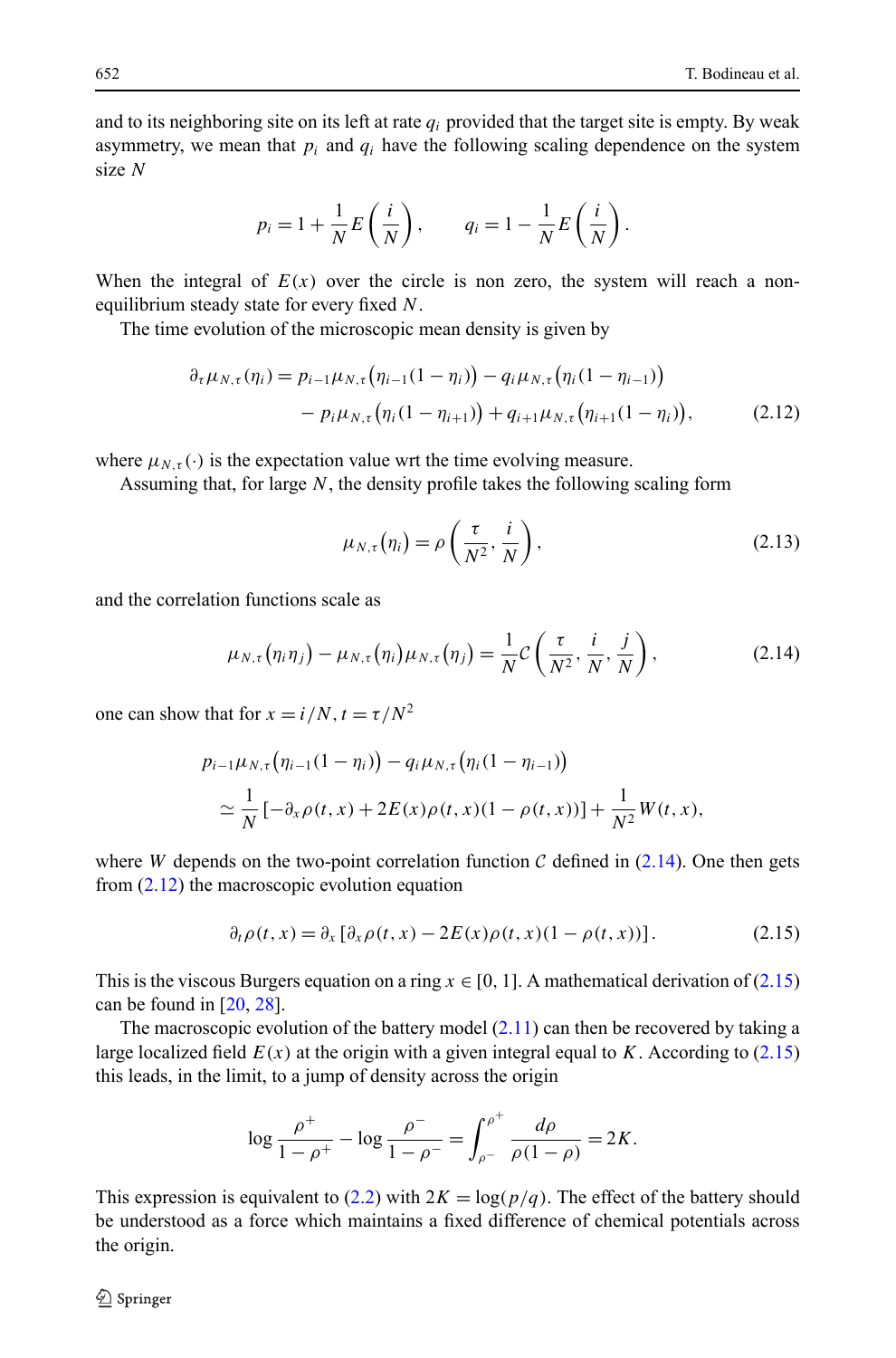#### <span id="page-5-0"></span>2.3 The Zero Range Process and the Moving Battery Model

In Sect. [6.1](#page-19-0), we will discuss the invariant measure of a ZRP driven by a battery. The microscopic dynamics is defined as follows. At site *i*, the occupation number  $\eta_i$  can take any integer value and a particle at site *i* performs a jump to the left or to the right with rate  $g(\eta_i)$ , where the function *g* is non-decreasing (to avoid the condensation phenomenon [[17](#page-27-0)]) and  $g(0) = 0$ . The driving force is modeled by modifying the jump rates between sites 1 and *N*: a particle jumps from 1 to *N* with rate  $qg(\eta_1)$  and from *N* to 1 with rate  $pg(\eta_N)$ . The hydrodynamic limit for this model on  $\mathbb Z$  was derived in [[21](#page-27-0)].

The ZRP driven by a battery is related to the SSEP on a ring driven by a "moving battery", i.e. a special tagged particle with asymmetric jump rates *p* and *q*. One can think of this particle as being driven by an external field *E* with  $p/q = \exp(2E)$  [[10](#page-27-0), [18,](#page-27-0) [21](#page-27-0)]. A current will be induced by the moving battery. The mapping between the two models was exploited by [[21\]](#page-27-0) to study the motion of this tagged particle in  $\mathbb Z$ . More precisely, the SSEP with a moving battery and with *M* particles on the ring of length *N* can be mapped onto a ZRP on a ring of length *M* with *N* − *M* particles and with the specific rates  $g(n) = 1_{n>1}$ . Let 1 be the index of the asymmetric particle in the SSEP and 2, ..., M the indices of the other particles, then the ZRP variable  $\eta_i$  stands for the number of empty spaces ahead of particle *i*.

#### **3 The Macroscopic Approach for the Battery Model**

A generic property of non-equilibrium systems, maintained in a steady state by contact with reservoirs at unequal chemical potentials, is the presence of long range correlations [[4,](#page-27-0) [14](#page-27-0), [16](#page-27-0), [25](#page-27-0), [27\]](#page-27-0). The steady state correlations can be predicted from a macroscopic approach based on "fluctuating hydrodynamics" [[14](#page-27-0), [24](#page-27-0), [27](#page-27-0)]. Alternatively, one can derive the density large deviation functional for the steady state and then recover the correlations by expanding the functional near the steady state  $[1, 4, 8, 11]$  $[1, 4, 8, 11]$  $[1, 4, 8, 11]$  $[1, 4, 8, 11]$  $[1, 4, 8, 11]$  $[1, 4, 8, 11]$  $[1, 4, 8, 11]$ . We will apply the latter approach to compute the correlations in the battery model introduced in Sect. [2.1.](#page-2-0)

## 3.1 The Hydrodynamic Large Deviations

After rescaling the space by *N* ( $i = xN$ ) and the time by  $N^2$  ( $\tau = N^2t$ ), the microscopic system can be described at the hydrodynamic scale by two macroscopic functions the local density  $\rho(t, x)$  and the local current of particles  $q(t, x)$  which obey the conservation law

$$
\partial_t \rho(t, x) = -\partial_x q(t, x). \tag{3.1}
$$

The probability of observing a joint deviation of the current and the density in our microscopic system depends exponentially on the system size. More precisely, the probability of observing an atypical macroscopic trajectory  $(\rho(t, x), q(t, x))_{0 \le t \le T}$  during the macroscopic time interval [0*,T* ] scales like

$$
\mathbb{P}_{[0,TN^2]}\Big((\rho(t,x),q(t,x))\Big)\simeq \exp\Big({-N\hat{\mathcal{F}}_{[0,T]}}(\rho,q)\Big),\,
$$

where the large deviation functional is given by

$$
\hat{\mathcal{F}}_{[0,T]}(\rho,q) = \int_0^T dt \int_0^1 dx \, \frac{(q(t,x) + \partial_x \rho(t,x))^2}{2\sigma(\rho(t,x))}.
$$
\n(3.2)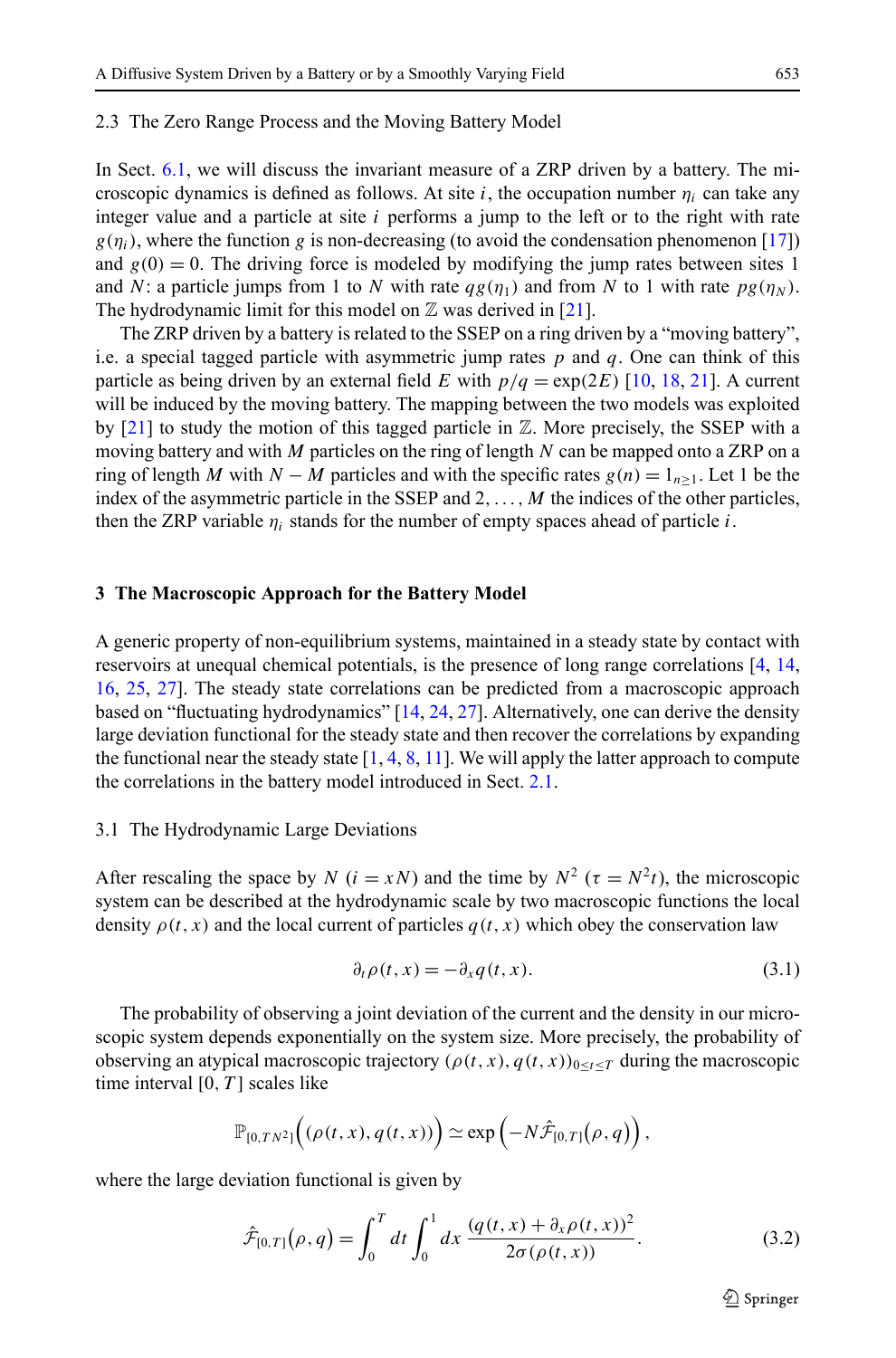<span id="page-6-0"></span>Here  $\sigma(u) = 2u(1-u)$  and the density has to satisfy the conditions

$$
p\rho(t,1)(1-\rho(t,0)) = q\rho(t,0)(1-\rho(t,1)), \qquad \int_0^1 dx \,\rho(t,x) = \bar{\rho}.\tag{3.3}
$$

If  $(\rho(t, x), q(t, x))$  does not satisfy ([3.1\)](#page-5-0) or if the conditions (3.3) are not satisfied (for a set of times with non-zero Lebesgue measure) then the functional is infinite. The expression [\(3.2](#page-5-0)) is a generalization of the large deviation functionals derived for open systems (see  $[2, 6, 11]$  $[2, 6, 11]$  $[2, 6, 11]$  $[2, 6, 11]$  $[2, 6, 11]$  for reviews). The condition  $(3.3)$  at the battery follows from  $(2.2)$  $(2.2)$  $(2.2)$ , as local equilibrium is still satisfied in the hydrodynamic large deviation regime.

To compute the probability of observing an atypical density trajectory  $(\rho(t, x))_{0 \le t \le T}$ 

$$
\mathbb{P}_{[0,TN^2]}(\rho(t,x)) \simeq \exp(-N\mathcal{F}_{[0,T]}(\rho)), \quad \text{with } \mathcal{F}_{[0,T]}(\rho) = \inf_{q} \hat{\mathcal{F}}_{[0,T]}(\rho,q), \quad (3.4)
$$

one has to optimize  $\hat{\mathcal{F}}_{[0,T]}(\rho,q)$  over all the currents which are compatible with the density ([3.1\)](#page-5-0) and which can be written as

$$
q(t,x) = j(t) - \int_0^x \partial_t \rho(t,u) \, du,\tag{3.5}
$$

where  $j(t)$  is the current at 0. Optimizing  $(3.2)$  $(3.2)$  over  $j(t)$  implies

$$
\forall t > 0, \quad 0 = \int_0^1 dx \, \frac{j(t) - \int_0^x \partial_t \rho(t, u) \, du + \partial_x \rho(t, x)}{\sigma(\rho(t, x))}.
$$
 (3.6)

We introduce an auxiliary function *H* such that

$$
q(t,x) = -\partial_x \rho(t,x) + \sigma(\rho(t,x))\partial_x H(t,x),
$$
\n(3.7)

and get from  $(3.6)$ 

$$
0 = \int_0^1 dx \, \frac{q(t,x) + \partial_x \rho(t,x)}{\sigma(\rho(t,x))} = \int_0^1 dx \, \partial_x H(t,x) = H(t,1) - H(t,0).
$$

This leads to a continuity condition on *H* at the battery

$$
H(t,0) = H(t,1).
$$
\n(3.8)

For a trajectory  $(\rho(t, x))_{0 \le t \le T}$ , there exists *H* satisfying (3.7) and such that

$$
\partial_t \rho(t, x) = \partial_x^2 \rho(t, x) - \partial_x \Big( \sigma(\rho(t, x)) \partial_x H(t, x) \Big), \tag{3.9}
$$

thus the functional  $(3.4)$  reads

$$
\mathcal{F}_{[0,T]}(\rho) = \frac{1}{2} \int_0^T dt \int_0^1 dx \,\sigma(\rho(t,x)) (\partial_x H(t,x))^2.
$$
 (3.10)

Note that finding the optimal trajectories  $(H, \rho)$  is equivalent to finding the optimal  $(q, \rho)$ .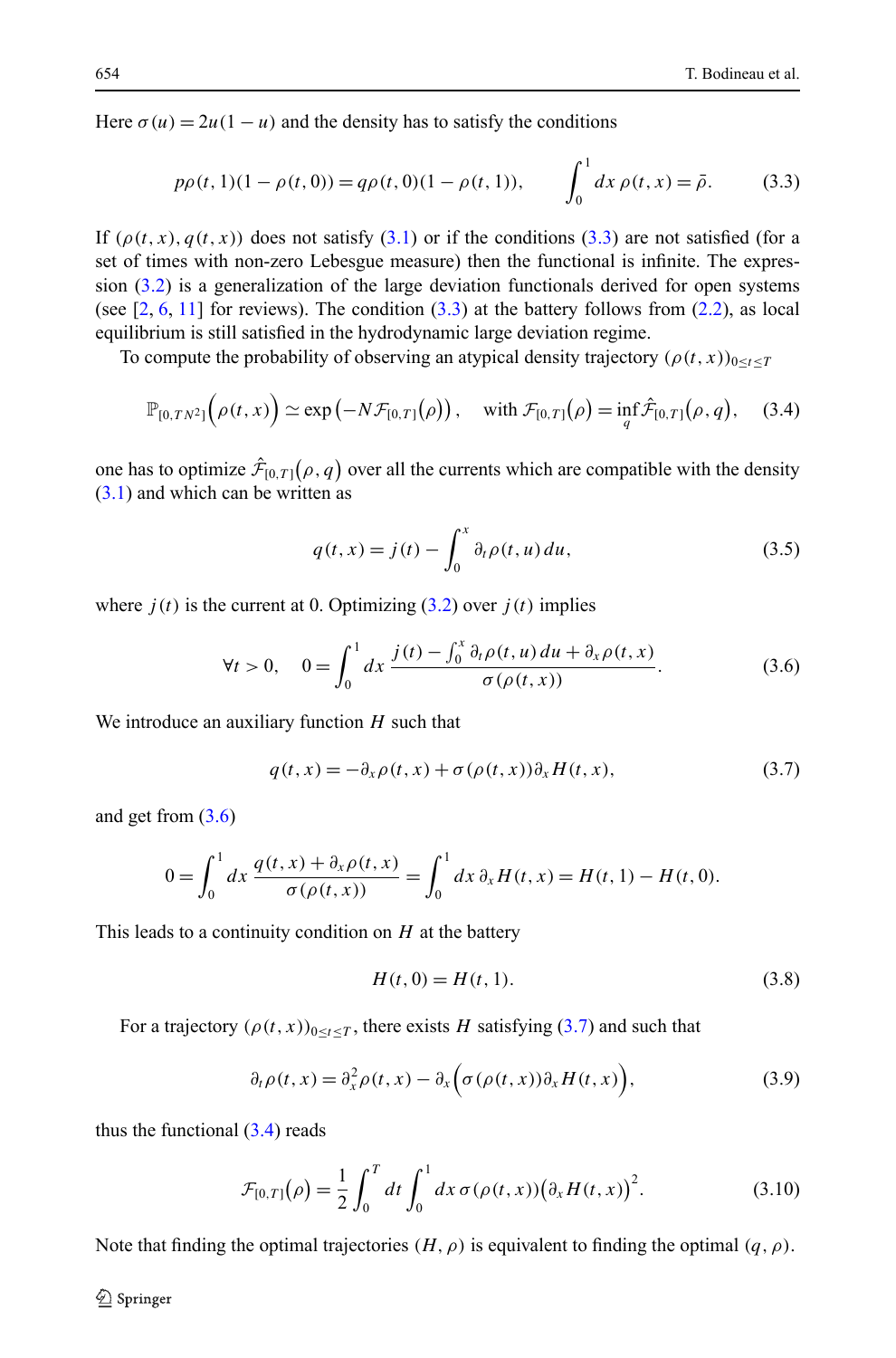## <span id="page-7-0"></span>3.2 Steady State Large Deviations

Following [[1](#page-26-0)], the density large deviations for the steady state can be computed by using the hydrodynamic large deviations. For any smooth function  $\lambda(x)$  in [0, 1], one defines

$$
\mathcal{G}(\lambda) = \lim_{N \to \infty} \frac{1}{N} \log \left\{ \exp \left( \sum_{i=1}^{N} \lambda \left( \frac{i}{N} \right) \eta_i \right) \right\},\tag{3.11}
$$

which is given according to  $[1]$  $[1]$  $[1]$  by

$$
\mathcal{G}(\lambda) = \lim_{T \to \infty} \sup_{\rho} \left\{ \int_0^1 dx \, \lambda(x) \rho(0, x) - \mathcal{F}_{[-T, 0]}(\rho) \right\},\tag{3.12}
$$

where  $\mathcal{F}_{[-T,0]}$  is given by [\(3.10](#page-6-0)). The supremum ranges over all the density trajectories  $\rho(t, x)$  in the macroscopic time interval  $[-T, 0]$  which are equal to the steady state  $\bar{\rho}(x)$  at time  $-T$ .

Given the function  $\lambda$  and a time  $-T$ , we look for the optimal density trajectory  $\rho$  in the variational problem  $(3.12)$ . To determine this optimal trajectory, we consider a variation  $\rho \rightarrow \rho + \varphi$  and  $H \rightarrow H + h$ . From ([3.9\)](#page-6-0),  $\varphi$  and *h* satisfy

$$
\partial_t \varphi = \partial_x^2 \varphi - \partial_x \Big( \sigma'(\rho) H' \varphi + \sigma(\rho) h' \Big). \tag{3.13}
$$

To simplify notations, we have omitted the  $(t, x)$  dependence and used the shorthand  $H' =$ *∂xH(t,x)*.

The conditions ([3.3\)](#page-6-0) become

$$
\frac{\varphi(t,1)}{\rho(t,1)(1-\rho(t,1))} = \frac{\varphi(t,0)}{\rho(t,0)(1-\rho(t,0))}, \qquad \int_0^1 dx \,\varphi(t,x) = 0.
$$
 (3.14)

As the density is equal to  $\bar{\rho}$  at time  $-T$  then  $\varphi(-T, x) = 0$ .

For an optimal trajectory  $\rho$ , the first order perturbation in  $\varphi$  in the variational problem  $(3.12)$  should be equal to 0 so that

$$
\int_0^1 dx \lambda(x)\varphi(0, x) - \int_{-T}^0 dt \int_0^1 dx \left(\frac{1}{2}\sigma'(\rho)(H')^2 \varphi + \sigma(\rho)H'h'\right) = 0. \tag{3.15}
$$

Integrating by parts and using (3.13), one gets at time *t*

$$
\int_0^1 dx \,\sigma(\rho) H'h'
$$
  
=  $-\int_0^1 dx \left(\partial_x (\sigma(\rho)h'))H + (H(t, 1)\sigma(\rho(t, 1))h'(t, 1) - H(t, 0)\sigma(\rho(t, 0))h'(t, 0)\right)$   
=  $\int_0^1 dx \left(\partial_t \varphi - \partial_x^2 \varphi + \partial_x \left(\sigma'(\rho)H'\varphi\right)\right)H$   
+  $(H(t, 1)\sigma(\rho(t, 1))h'(t, 1) - H(t, 0)\sigma(\rho(t, 0))h'(t, 0)).$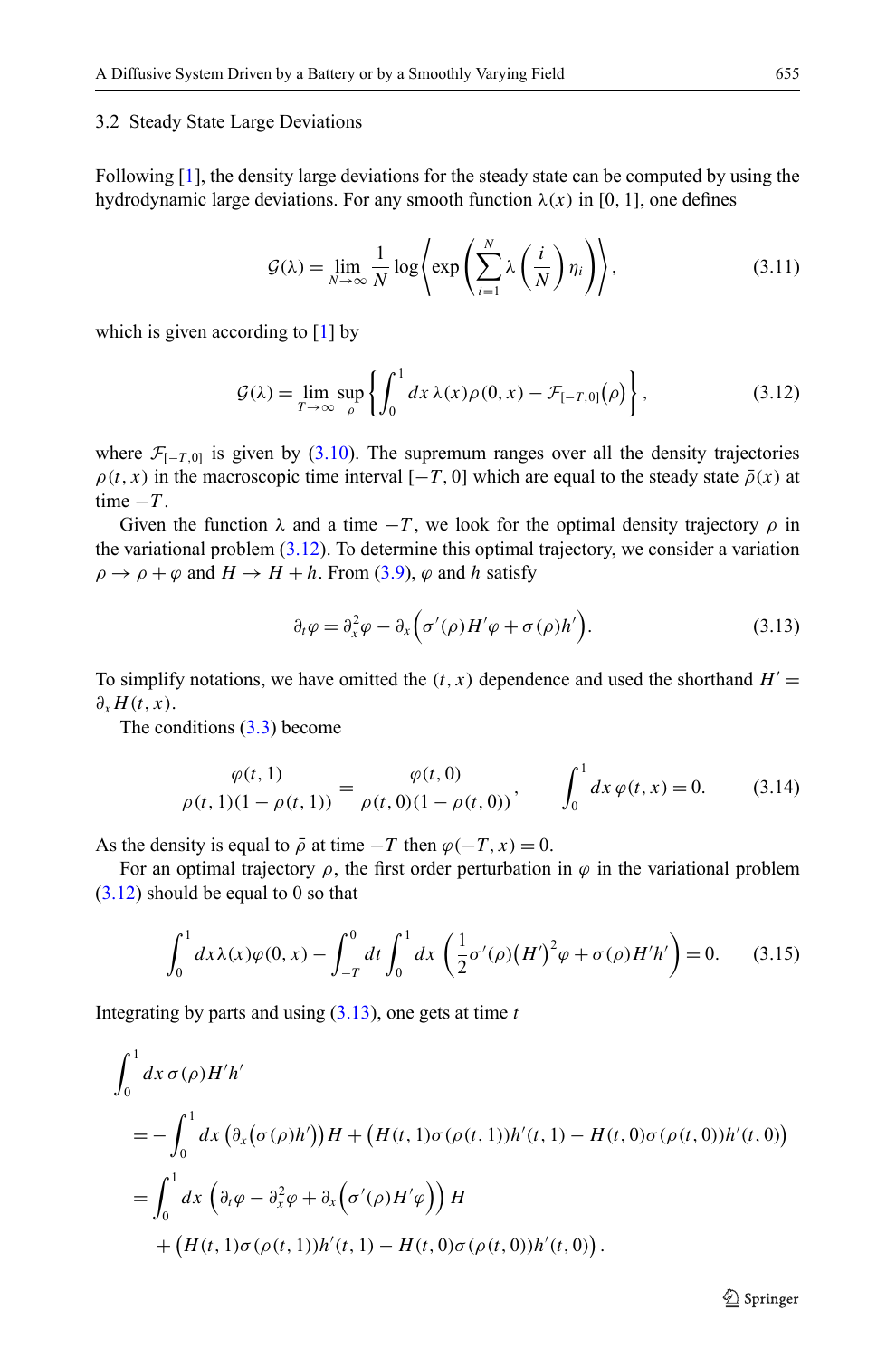<span id="page-8-0"></span>Another integration by parts leads to

$$
\int_{-T}^{0} dt \int_{0}^{1} dx \,\sigma(\rho) H'h'
$$
  
=  $-\int_{-T}^{0} dt \int_{0}^{1} dx \left[ \varphi \partial_{t} H - \varphi' H' + \varphi \sigma'(\rho) (H')^{2} \right]$   
+  $\int_{0}^{1} dx \,\varphi(0, x) H(0, x) + \int_{-T}^{0} dt \left[ H(t, 1) j(t, 1) - H(t, 0) j(t, 0) \right],$  (3.16)

where  $j(t, x) = -\varphi'(t, x) + \sigma'(\rho(t, x))H'(t, x)\varphi(t, x) + \sigma(\rho(t, x))h'(t, x)$  is the current variation  $q \rightarrow q + j$ . The current  $j(t, x)$  is continuous at the battery (this can be checked by combining the condition  $\int_0^1 dx \varphi(t, x) = 0$  and [\(3.13\)](#page-7-0) which says that  $\partial_t \varphi = -j'$ ). As *H* is also continuous at the battery  $(3.8)$  $(3.8)$ , the last boundary term in  $(3.16)$  vanishes. One has

$$
\int_{-T}^{0} dt \int_{0}^{1} dx \,\sigma(\rho) H'h'
$$
  
= 
$$
\int_{-T}^{0} dt \int_{0}^{1} dx \, [\varphi(-\partial_{t}H - \partial_{x}^{2}H - \sigma'(\rho)(H')^{2})]
$$
  
+ 
$$
\int_{0}^{1} dx \,\varphi(0, x) H(0, x) + \int_{-T}^{0} dt \, [H'(t, 1)\varphi(t, 1) - H'(t, 0)\varphi(t, 0)].
$$

Thus for any perturbation  $\varphi$ , the condition  $(3.15)$  $(3.15)$  can be rewritten

$$
\int_{-T}^{0} dt \int_{0}^{1} dx \left[ \varphi \left( \partial_{t} H + \partial_{x}^{2} H + \frac{1}{2} \sigma'(\rho) (H')^{2} \right) \right] + \int_{0}^{1} dx \left( \lambda(x) - H(0, x) \right) \varphi(0, x)
$$

$$
- \int_{-T}^{0} dt \left[ \sigma (\rho(t, 1)) H'(t, 1) - \sigma (\rho(t, 0)) H'(t, 0) \right] \frac{\varphi(t, 0)}{\sigma(\rho(t, 0))} = 0, \tag{3.17}
$$

where we used the identity  $(3.14)$  $(3.14)$  $(3.14)$ .

Combining  $(3.17)$  and  $(3.9)$  $(3.9)$ , the evolution equations for the optimal trajectory in  $(3.12)$  $(3.12)$  $(3.12)$ are

$$
\forall t \in [-T, 0], \quad \begin{cases} \partial_t \rho = \partial_x^2 \rho - \partial_x (\sigma(\rho) H'), \\ \partial_t H = -\partial_x^2 H - \frac{1}{2} \sigma'(\rho) (H')^2, \end{cases} \tag{3.18}
$$

with boundary conditions

$$
\forall x \in [0, 1], \quad \rho(-T, x) = \bar{\rho}(x), \quad H(0, x) = \lambda(x). \tag{3.19}
$$

We also have that at the battery, for any time  $t < 0$ ,

$$
p\rho(t,1)(1-\rho(t,0)) = q\rho(t,0)(1-\rho(t,1)), \qquad \rho'(t,0) = \rho'(t,1), \tag{3.20}
$$

$$
H(t,0) = H(t,1), \qquad \rho(t,1)(1-\rho(t,1))H'(t,1) = \rho(t,0)(1-\rho(t,0))H'(t,0).
$$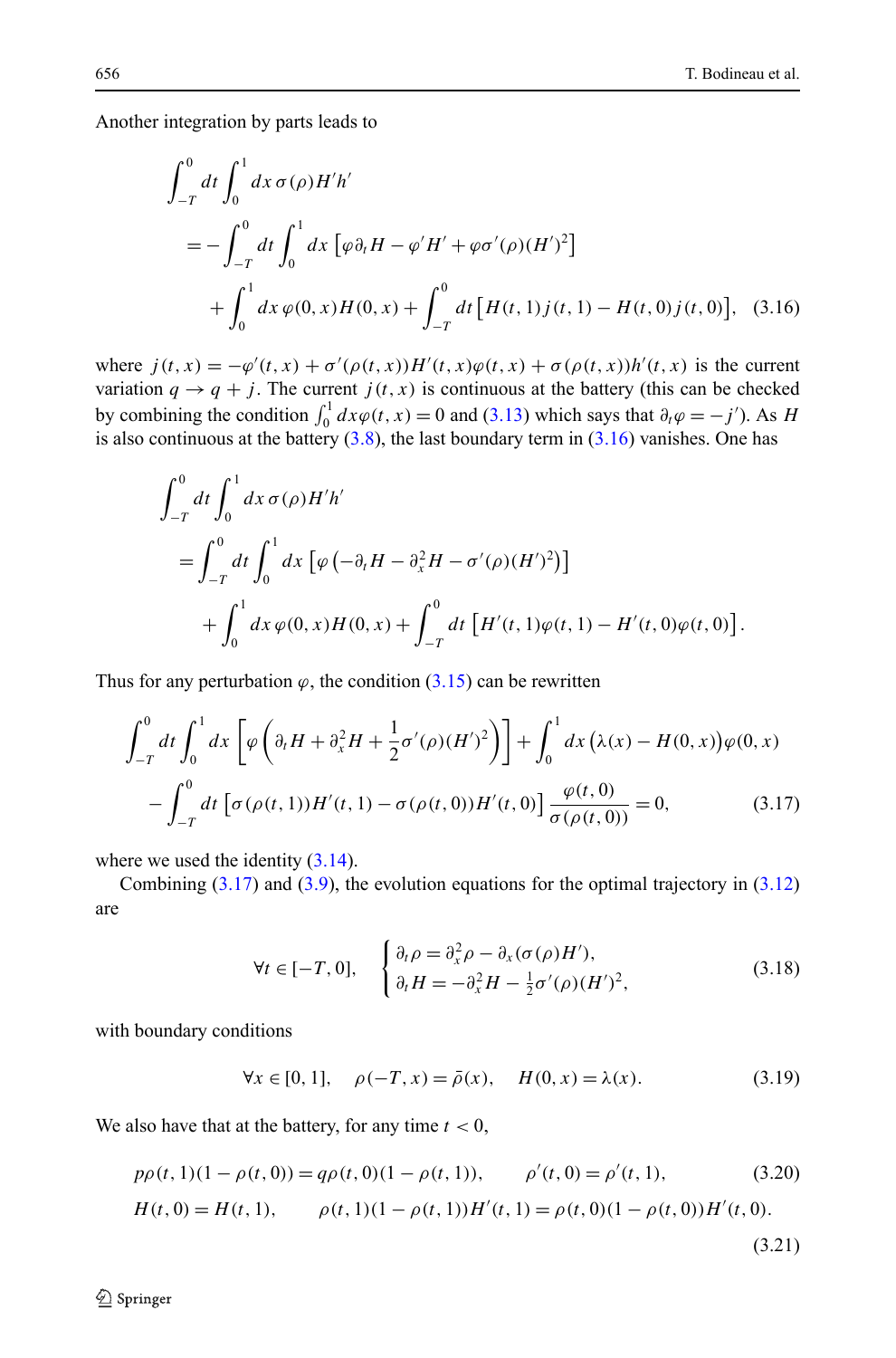<span id="page-9-0"></span>The boundary conditions follow from ([3.3](#page-6-0)), ([3.8\)](#page-6-0) and ([3.17](#page-8-0)). The continuity of  $\rho'$  in ([3.20](#page-8-0)) is a consequence of the continuity of the current  $(3.7)$  $(3.7)$  at the battery and of  $(3.21)$ . We stress the fact that  $H(0, x) = \lambda(x)$  in [\(3.19\)](#page-8-0) may not satisfy the boundary conditions [\(3.21](#page-8-0)).

The bulk evolution equations  $(3.18)$  have already been derived in previous works  $[1, 8]$  $[1, 8]$  $[1, 8]$  $[1, 8]$  $[1, 8]$ , [12](#page-27-0)], but the boundary conditions [\(3.20](#page-8-0)), [\(3.21\)](#page-8-0) are specific to the battery model.

#### 3.3 Linearized Equations

The two-point correlations in the steady state can be obtained by taking the second derivative of  $\mathcal{G}(\lambda)$  at  $\lambda = 0$  (see ([3.11](#page-7-0))) [\[1,](#page-26-0) [11](#page-27-0)]. This can be understood as follows. For a given *N*, one has at the second order in *λ*

$$
\frac{1}{N} \log \left\langle \exp \left( \sum_{i=1}^{N} \lambda \left( \frac{i}{N} \right) \eta_i \right) \right\rangle
$$
\n
$$
= \frac{1}{N} \sum_{i=1}^{N} \left( \lambda \left( \frac{i}{N} \right) \langle \eta_i \rangle + \frac{1}{2} \lambda \left( \frac{i}{N} \right)^2 \langle \eta_i \rangle (1 - \langle \eta_i \rangle) \right)
$$
\n
$$
+ \frac{1}{2N} \sum_{i \neq j}^{N} \lambda \left( \frac{i}{N} \right) \lambda \left( \frac{j}{N} \right) \langle \eta_i; \eta_j \rangle + o(\lambda^2), \tag{3.22}
$$

where  $\langle \eta_i; \eta_j \rangle = \langle \eta_i \eta_j \rangle - \langle \eta_i \rangle \langle \eta_j \rangle$  is the connected two-point correlation function. The above expansion amounts to perturbing the system around the steady state  $\bar{\rho}(x)$  [\(2.10\)](#page-3-0).

For *N* large, one expects from  $(3.11)$  $(3.11)$  $(3.11)$  and  $(3.22)$  that

$$
\mathcal{G}(\lambda) = \int_0^1 dx \,\bar{\rho}(x)\lambda(x) + \bar{\rho}(x)(1 - \bar{\rho}(x))\frac{\lambda(x)^2}{2} + \int_0^1 dx \int_x^1 dy \, C(x, y)\lambda(x)\lambda(y), \tag{3.23}
$$

where  $C(x, y)$  is the macroscopic non-equilibrium two-point correlation function

$$
\langle \eta_i; \eta_j \rangle = \frac{1}{N} C\left(\frac{i}{N}, \frac{j}{N}\right),\tag{3.24}
$$

at the leading order in *N*.  $C(x, y)$  will be computed in  $(3.37)$  $(3.37)$  $(3.37)$ . We stress the fact that the equality (3.23) rests on the assumption that one can interchange the limits  $N \to \infty$  and  $λ \rightarrow 0$ .

Our goal now is to compute  $\mathcal{G}(\lambda)$  to the second order in  $\lambda$  from the variational problem  $(3.12)$  $(3.12)$  and to deduce from it  $C(x, y)$  (3.23). To any  $\lambda$ , one can associate an optimal density  $\rho_{\lambda}$  which minimizes the variational problem ([3.12](#page-7-0)). By construction the density at time 0 satisfies  $\rho_{\lambda}(0, x) = \frac{\delta \mathcal{G}(\lambda)}{\delta \lambda}$  so that expanding  $\rho_{\lambda}(0, x)$  to the first order in  $\lambda$  will lead to the second derivative of  $G(\lambda)$ . One can see from  $(3.23)$  that

$$
\rho_{\lambda}(0, x) = \bar{\rho}(x) + \bar{\rho}(x)(1 - \bar{\rho}(x))\lambda(x) + \int_0^1 dy C(x, y)\lambda(y).
$$
 (3.25)

To determine *ρλ* for small *λ*, we linearize the optimal evolution ([3.18](#page-8-0)) around the steady state profile  $\bar{\rho}$  ([2.10](#page-3-0)). For the sake of notation, we drop the subscript  $\lambda$  in  $\rho_{\lambda}$  and decompose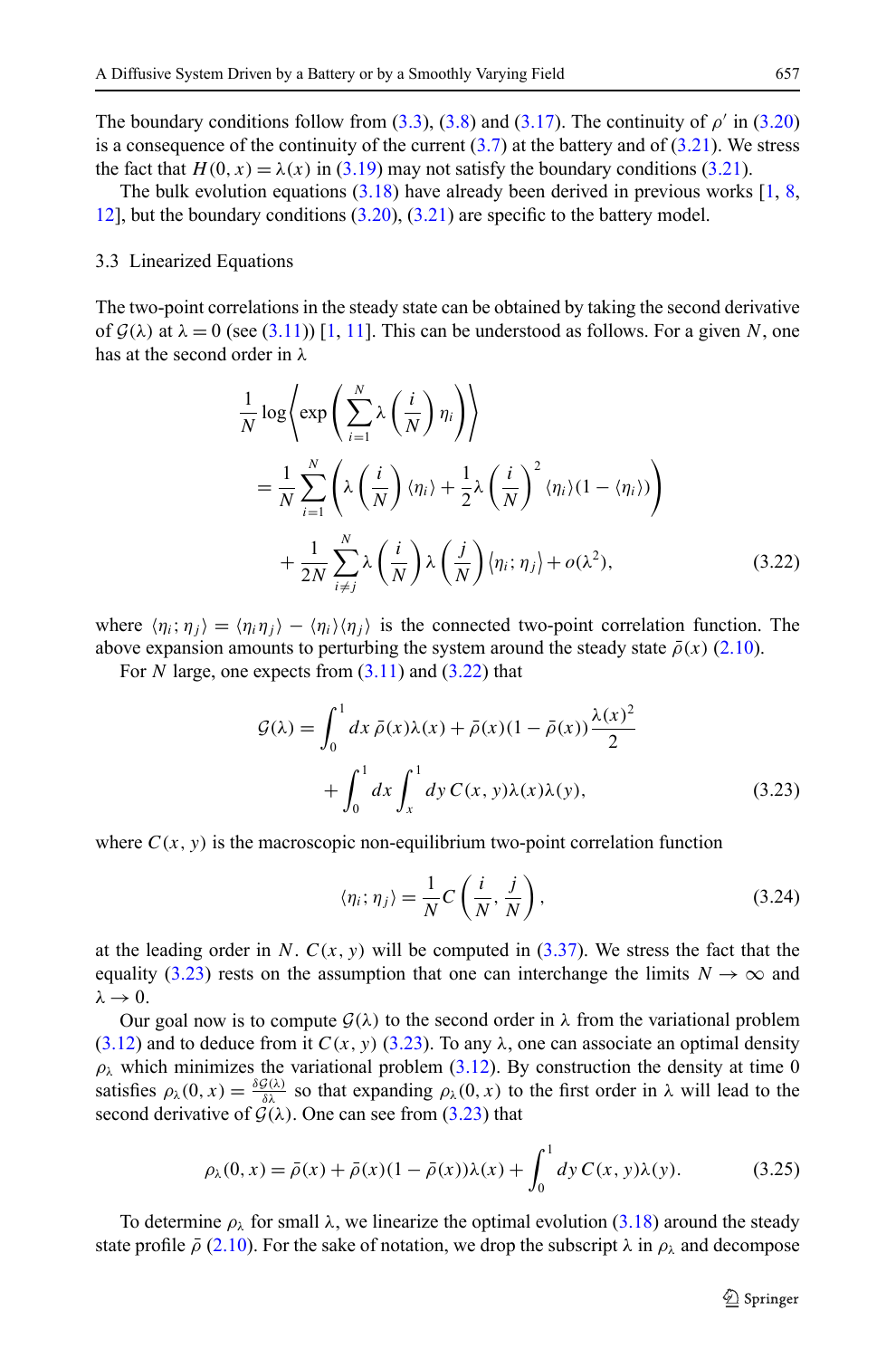<span id="page-10-0"></span>the trajectory as  $\rho_{\lambda} = \bar{\rho} + \varphi$  and  $H = h$ , where  $\varphi$  and *h* are small. At the first order, ([3.18](#page-8-0)) becomes

$$
\forall t \in [-T, 0], \quad \begin{cases} \partial_t \varphi = \partial_x^2 \varphi - \partial_x (\sigma(\bar{\rho}) h'), \\ \partial_t h = -\partial_x^2 h, \end{cases}
$$
(3.26)

and the boundary conditions  $(3.19)$  $(3.19)$  $(3.19)$ ,  $(3.20)$ ,  $(3.21)$  lead to

$$
\forall x \in [0, 1], \quad \varphi(-T, x) = 0, \quad h(0, x) = \lambda(x), \tag{3.27}
$$

and

$$
\frac{\varphi(t,1)}{\sigma(\rho^-)} = \frac{\varphi(t,0)}{\sigma(\rho^+)}, \qquad \varphi'(t,0) = \varphi'(t,1),
$$
\n(3.28)

$$
h(t, 1) = h(t, 0), \qquad \sigma(\rho^{-})h'(t, 1) = \sigma(\rho^{+})h'(t, 0).
$$
 (3.29)

Note that (3.28) has been obtained by linearizing ([3.20](#page-8-0)) and that *h* is defined up to a constant which does not influence the evolution of the density.

The coupled equations  $(3.26)$  can be solved by integrating the heat equation. We first start with the second equation. The Green's function  $G<sup>2</sup>$  associated to the Laplacian with boundary conditions (3.29) satisfies for any *y* in *(*0*,* 1*)*

$$
\partial_t G_t^2(x, y) = \partial_x^2 G_t^2(x, y), \quad \text{with } G_t^2(1, y) = G_t^2(0, y), \qquad a \partial_x G_t^2(1, y) = \partial_x G_t^2(0, y),
$$
\n(3.30)

with  $G_0^2(x, y) = \delta_{x=y}$  and

$$
a = \frac{\sigma(\rho^-)}{\sigma(\rho^+)}.
$$
\n(3.31)

The function *h* follows the backward heat equation on  $[-T, 0]$  with final data  $h(0, y) = \lambda(y)$ at time 0. Therefore, we can write

$$
\forall t \in [-T, 0], \quad h(t, x) = \int_0^1 G_{-t}^2(x, y) \lambda(y) \, dy.
$$

We turn now to the evolution of  $\varphi$  in (3.26) which follows the heat equation with a source term depending on h. The Green's function  $G<sup>1</sup>$  associated to the Laplacian with boundary conditions  $(3.28)$  satisfies for *y* in  $(0, 1)$ 

$$
\partial_t G_t^1(x, y) = \partial_x^2 G_t^1(x, y), \quad \text{with } G_t^1(1, y) = aG_t^1(0, y), \qquad \partial_x G_t^1(1, y) = \partial_x G_t^1(0, y),
$$
\n(3.32)

with  $G_0^1(x, y) = \delta_{x=y}$ . Given  $\varphi(-T, y) = 0$  at time  $-T$ 

$$
\forall t \in [-T, 0], \quad \varphi(t, x) = -\int_{-T}^{t} ds \int_{0}^{1} dy \, G_{t-s}^{1}(x, y) \partial_{y} \left( \sigma(\bar{\rho}(y)) \partial_{y} h(s, y) \right).
$$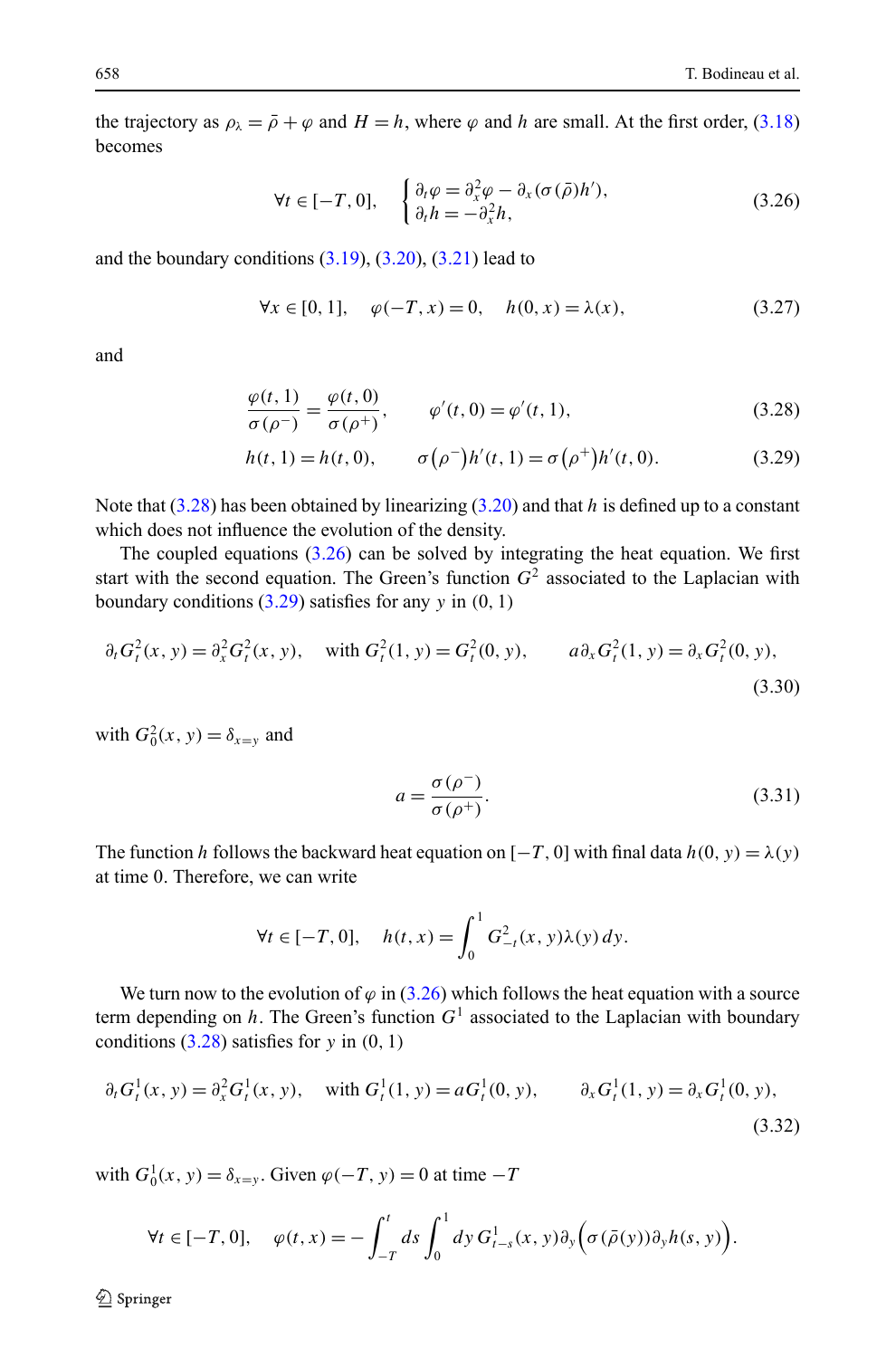<span id="page-11-0"></span>One can check directly that the Green's function solution of  $(3.32)$  $(3.32)$  $(3.32)$  is given by

$$
G_t^1(x, y) = \frac{2}{a+1} \alpha(x) + \frac{4}{a+1} \sum_{k=1}^{\infty} \exp(-(2k\pi)^2 t) \Big( \alpha(x) \cos(2\pi kx) \cos(2\pi ky) + \alpha(1-y) \sin(2\pi kx) \sin(2\pi ky) + 4k\pi(1-a)t \sin(2\pi kx) \cos(2\pi ky) \Big),
$$
\n(3.33)

with  $\alpha(x) = ax + 1 - x$  and  $a = \frac{\sigma(\rho^-)}{\sigma(\rho^+)}$ . One can also check that the Green's function  $G^2$ which solves  $(3.30)$  is given by

$$
G_t^2(x, y) = G_t^1(y, x). \tag{3.34}
$$

In [Appendix A,](#page-21-0) the construction of the Green's functions is explained.

We are going to relate  $\varphi(0, x)$  and  $\lambda(x)$ . The density fluctuation at the final time reads

$$
\varphi(0,x) = -\int_{-T}^0 ds \int_0^1 dy \int_0^1 dw G_{-s}^1(x,y) \partial_y \left(\sigma(\bar{\rho}(y)) \partial_y G_{-s}^2(y,w)\right) \lambda(w),
$$

which is equivalent to

$$
\varphi(0,x) = -\int_0^1 dw \left[ \int_0^T ds \int_0^1 dy G_s^1(x,y) \partial_y \left( \sigma(\bar{\rho}(y)) \partial_y G_s^2(y,w) \right) \right] \lambda(w). \tag{3.35}
$$

Let  $\mathcal{J} = \rho^+ - \rho^-$  be the rescaled mean current (for *N* large  $\mathcal{J} = N\hat{q}$  with  $\hat{q}$  introduced in  $(2.6)$  $(2.6)$ ). In [Appendix B,](#page-23-0) it is shown that  $(3.35)$  can be rewritten as

$$
\varphi(0, x) = \frac{1}{2}\sigma(\bar{\rho}(x))\lambda(x) + \int_0^1 dy C(x, y)\lambda(y),
$$
\n(3.36)

where the long range correlations are given by

$$
C(x, y) = -\frac{2}{(a+1)^2} \left( \frac{\sigma(\rho^+) + \sigma(\rho^-)}{2} + \frac{\sigma^2}{3} \right) (ax+1-x)(ay+1-y)
$$

$$
-2\sigma^2 \int_0^\infty ds \left[ \int_0^1 dz \, G_s^1(x, z) G_s^1(y, z) - G_s^1(x, 0) G_s^1(y, 0) \right]. \tag{3.37}
$$

Since  $\rho_{\lambda}(0, x) = \bar{\rho}(x) + \varphi(0, x)$ , this determines the correlation function in ([3.25](#page-9-0)).

Note that when  $\mathcal{J} = 0$  then  $\rho^+ = \rho^-$ ,  $a = 1$  and the correlations reduce to  $C(x, y) =$  $-\frac{\sigma(\bar{\rho})}{2}$  which are the correlations of the canonical measure (see also the discussion at the end of Sect. [5.1\)](#page-16-0).

## **4 The Macroscopic Approach for the Slowly Varying Field**

In Sect. [2.2](#page-3-0), a microscopic dynamics driven by a weak field *E(x)* was introduced. We consider now a general diffusive system at a macroscopic level and write down the two-point correlation function which generalizes  $(3.37)$  to an arbitrary weak field  $E(x)$ . In the limit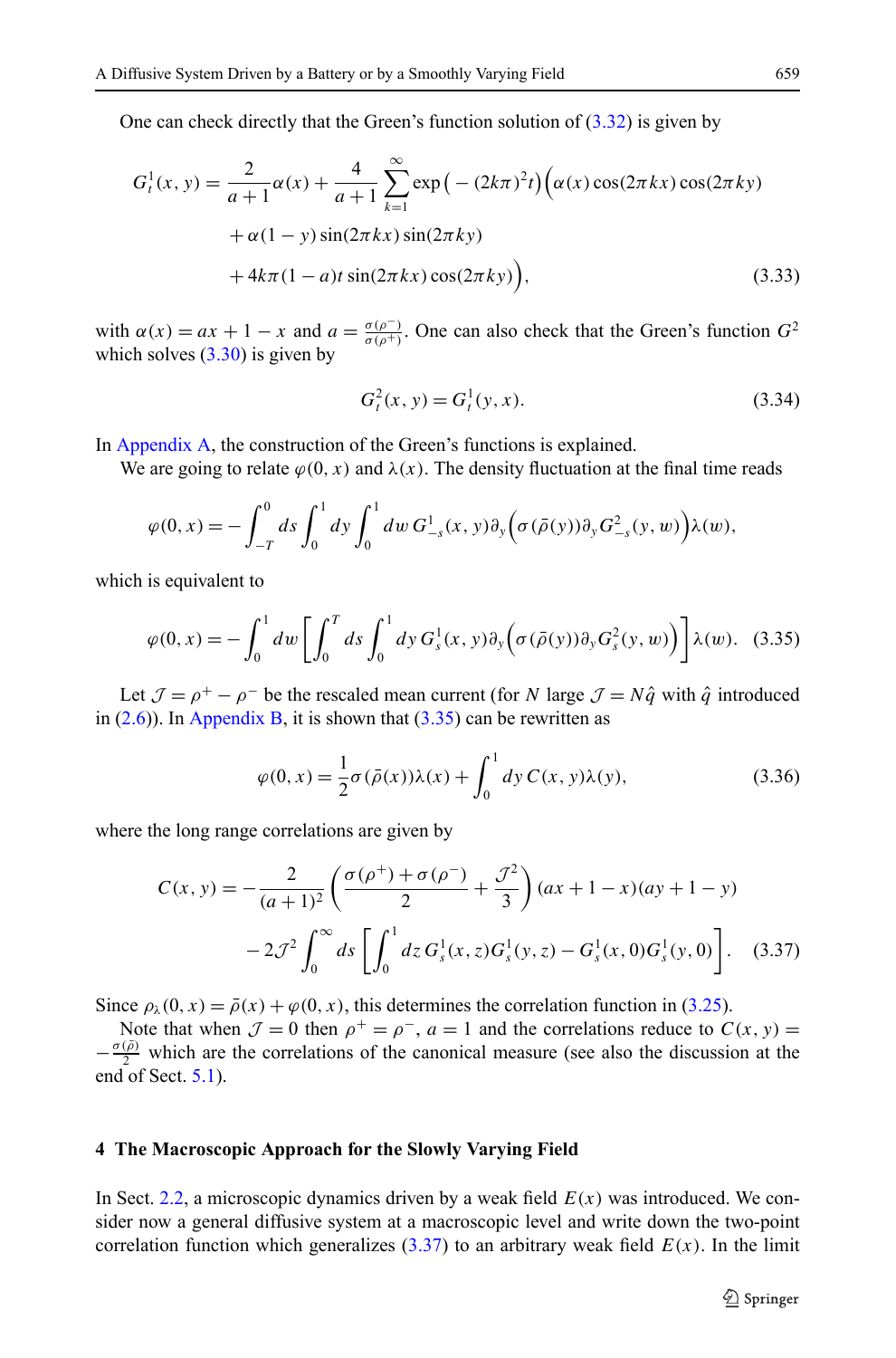<span id="page-12-0"></span>where  $E(x)$  becomes a  $\delta$ -function, we will see that one can recover the correlations of the battery model ([3.37](#page-11-0)).

The main advantage of the calculations of this section is that the effect of the battery is smoothened over the whole system through the function  $E(x)$ , so that there are no longer boundary conditions such as  $(3.20)$  $(3.20)$  $(3.20)$  or  $(3.21)$  $(3.21)$  at the battery and the functions  $H(t, x)$  and  $\rho(t, x)$  become simply periodic functions of the space variable *x*. One difficulty is that for a generic  $E(x)$  the steady state profile  $\bar{\rho}(x)$  and the Green's functions  $G^1$  and  $G^2$  are not known explicitly and we have to make a few assumptions on the convergence of hydrodynamic equation (4.5) to the steady state  $\bar{\rho}(x)$  or on the long time behavior of the Green's functions  $(4.18)$  $(4.18)$  $(4.18)$ .

## 4.1 The Variational Problem

Our starting point is that the large deviation functional  $(3.2)$  $(3.2)$  $(3.2)$  of a macroscopic trajectory  $(\rho(t, x), q(t, x))_{0 \le t \le T}$  which, for a general diffusive system is characterized by two functions  $D(\rho)$  and  $\sigma(\rho)$ , takes the following form [\[3](#page-27-0), [6\]](#page-27-0) in presence of a driving field *E* 

$$
\hat{\mathcal{F}}_{[0,T]}^{E}(\rho,q) = \int_{0}^{T} dt \int_{0}^{1} dx \, \frac{(q(t,x) + D(\rho(t,x))\partial_{x}\rho(t,x) - E(x)\sigma(\rho(t,x)))^{2}}{2\sigma(\rho(t,x))}.
$$

The SSEP with a weak field introduced in Sect. [2.2](#page-3-0) corresponds to the functions  $D(\rho) = 1$ and  $\sigma(\rho) = 2\rho(1 - \rho)$ . Following exactly the same steps as in Sect. [3.1,](#page-5-0) one gets, by optimizing over the current  $j(t)$ , defined in  $(3.5)$  $(3.5)$ , that  $(3.7)$  $(3.7)$  becomes

$$
q(t,x) = -D(\rho(t,x))\partial_x \rho(t,x) + \sigma(\rho(t,x))[E(x) + \partial_x H(t,x)],\tag{4.1}
$$

where  $H(t, x)$  is periodic in space  $(H(t, x) = H(t, x + 1))$ . This implies that the time dependent density profile  $\rho$  is related to *H* by

$$
\partial_t \rho(t, x) = \partial_x \left( D(\rho(t, x)) \partial_x \rho(t, x) \right) - \partial_x \left( \sigma(\rho(t, x)) [E(x) + \partial_x H(t, x)] \right), \quad (4.2)
$$

(instead of  $(3.9)$  $(3.9)$  $(3.9)$ ) and the density large deviation functional is given by

$$
\mathcal{F}_{[0,T]}^{E}(\rho) = \frac{1}{2} \int_0^T dt \int_0^1 dx \,\sigma(\rho(t,x)) \big(\partial_x H(t,x)\big)^2,\tag{4.3}
$$

as in  $(3.10)$  $(3.10)$ .

To evaluate G defined in  $(3.11)$ ,  $(3.12)$  $(3.12)$  $(3.12)$  we proceed as in Sect. [3.2](#page-7-0) and determine the optimal dynamical fluctuation starting from the steady state  $\bar{\rho}(x)$  given as the solution of

$$
-D(\bar{\rho}(x))\bar{\rho}'(x) + E(x)\sigma(\bar{\rho}(x)) = \mathcal{J},\tag{4.4}
$$

where  $\mathcal J$  is the steady state current. In [Appendix C](#page-25-0), we check that for regular coefficients  $\sigma(\rho)$ ,  $D(\rho) > 0$  and  $E(x)$  considered here (4.4) has a unique solution. We shall further assume that the hydrodynamic evolution

$$
\partial_t \rho = \partial_x \Big( D(\rho) \partial_x \rho - E(x) \sigma(\rho) \Big), \tag{4.5}
$$

converges to the steady state profile  $\bar{\rho}(x)$  (4.4).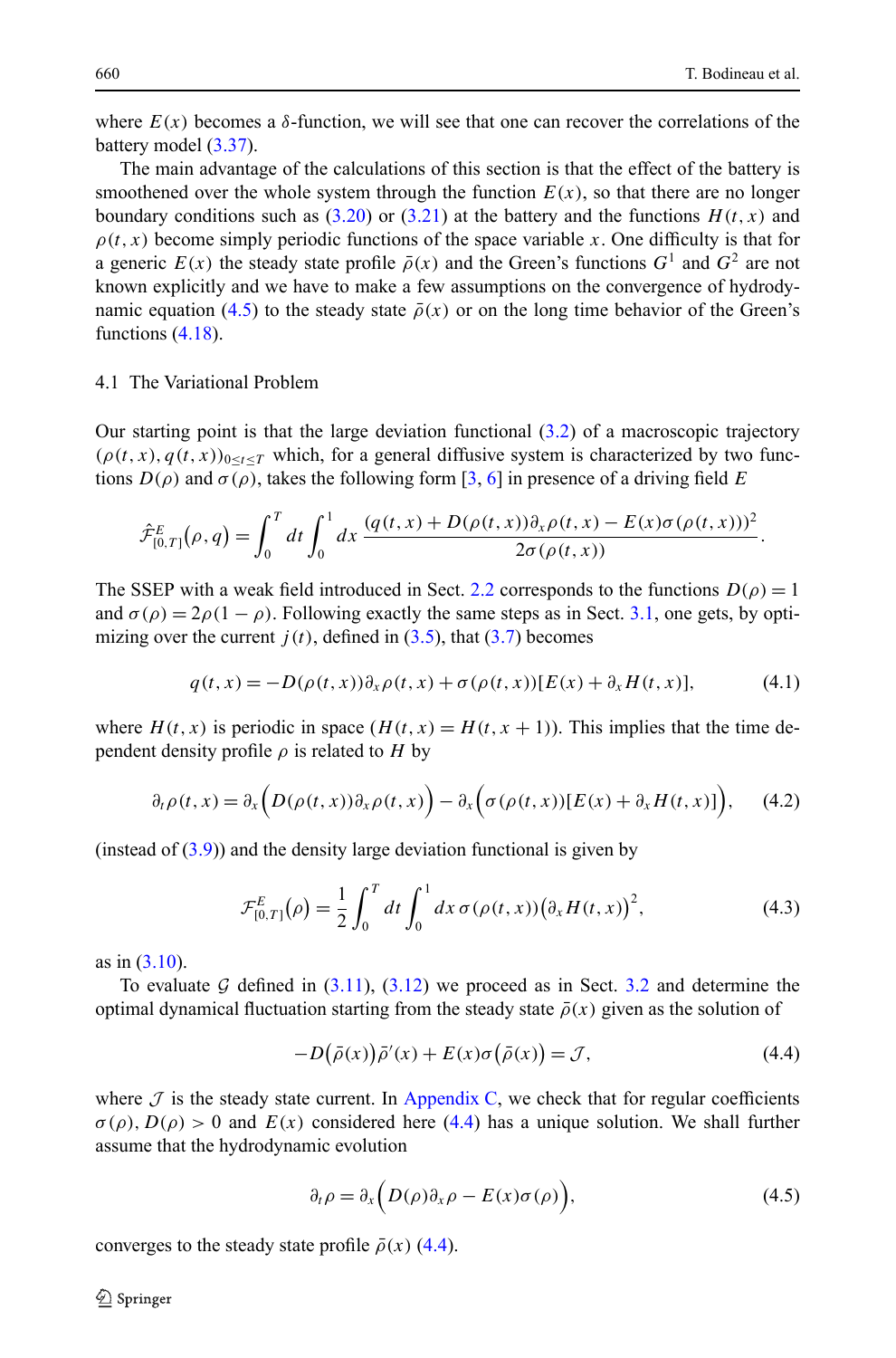<span id="page-13-0"></span>As in Sect. [3.2,](#page-7-0) one considers a small variation  $\rho \rightarrow \rho + \varphi$ ,  $H \rightarrow H + h$  of  $\rho(t, x)$  and of  $H(t, x)$  and one gets from  $(4.2)$  that  $(3.13)$  becomes

$$
\partial_t \varphi = \partial_x^2 \Big( D(\rho) \varphi \Big) - \partial_x \Big( E(x) \sigma'(\rho) \varphi + \sigma'(\rho) H' \varphi + \sigma(\rho) h' \Big). \tag{4.6}
$$

Then following exactly the same steps as in Sect. [3.2](#page-7-0), one ends up with ([3.18](#page-8-0)) replaced by

$$
\partial_t \rho = \partial_x \Big( D(\rho) \partial_x \rho - E(x) \sigma(\rho) - \sigma(\rho) \partial_x H \Big), \tag{4.7}
$$

$$
\partial_t H = -D(\rho)\partial_x^2 H - E(x)\sigma'(\rho)\partial_x H - \frac{1}{2}\sigma'(\rho)\big(\partial_x H\big)^2,\tag{4.8}
$$

with the boundary conditions at times  $-T$  and 0 as in  $(3.19)$ 

$$
\forall x \in [0, 1], \quad \rho(-T, x) = \bar{\rho}(x), \quad H(0, x) = \lambda(x). \tag{4.9}
$$

The spatial boundary conditions  $(3.20)$  $(3.20)$  $(3.20)$ ,  $(3.21)$  $(3.21)$  are now replaced by the requirement that  $H(t, x)$  and  $\rho(t, x)$  are smooth periodic functions of the space variable x (except possibly at time  $t = 0$ ).

## 4.2 Small Variations of the Density

In order to determine the correlation function  $C_F(x, y)$  as in [\(3.25\)](#page-9-0) we need to solve the above equations (4.7)–(4.9) to first order in  $\lambda(x)$ , that is to first order in  $\varphi = \rho - \bar{\rho}$  and  $h = H$ . Linearizing  $(4.7)$ ,  $(4.8)$ , one gets

$$
\partial_t \varphi = \partial_x \Big( \partial_x (D(\bar{\rho})\varphi) - E(x) \sigma'(\bar{\rho})\varphi - \sigma(\bar{\rho}) \partial_x h \Big), \tag{4.10}
$$

$$
\partial_t h = -D(\bar{\rho})\partial_x^2 h - E(x)\sigma(\bar{\rho})'\partial_x h. \tag{4.11}
$$

As in Sect. [3](#page-5-0), these equations can be solved in two steps. As the equation for *h* does not involve  $\varphi$ , it is determined in terms of the Green's function  $G^2$  as

$$
\forall t \in [-T, 0], \quad h(t, x) = \int_0^1 G_{-t}^2(x, y) \lambda(y) \, dy,\tag{4.12}
$$

where  $G^2$  is solution of

$$
\partial_t G_t^2(x, y) = D(\bar{\rho}(x)) \partial_x^2 G_t^2(x, y) + E(x) \sigma'(\bar{\rho}(x)) \partial_x G_t^2(x, y), \tag{4.13}
$$

with  $G_0^2(x, y) = \delta_{x=y}$ . To solve for  $\varphi$ , it is convenient to write  $\varphi$  as

$$
\varphi(t,x) = \frac{\sigma(\bar{\rho}(x))}{2D(\bar{\rho}(x))}h(t,x) + \psi(t,x).
$$
\n(4.14)

The evolution equation of  $\psi$  can be determined from (4.8)

$$
\partial_t \psi = \partial_x^2 [D\psi] - \partial_x [E\sigma'\psi] + h \partial_x \left[ \frac{\sigma'\bar{\rho}'}{2} - \frac{E\sigma\sigma'}{2D} \right],
$$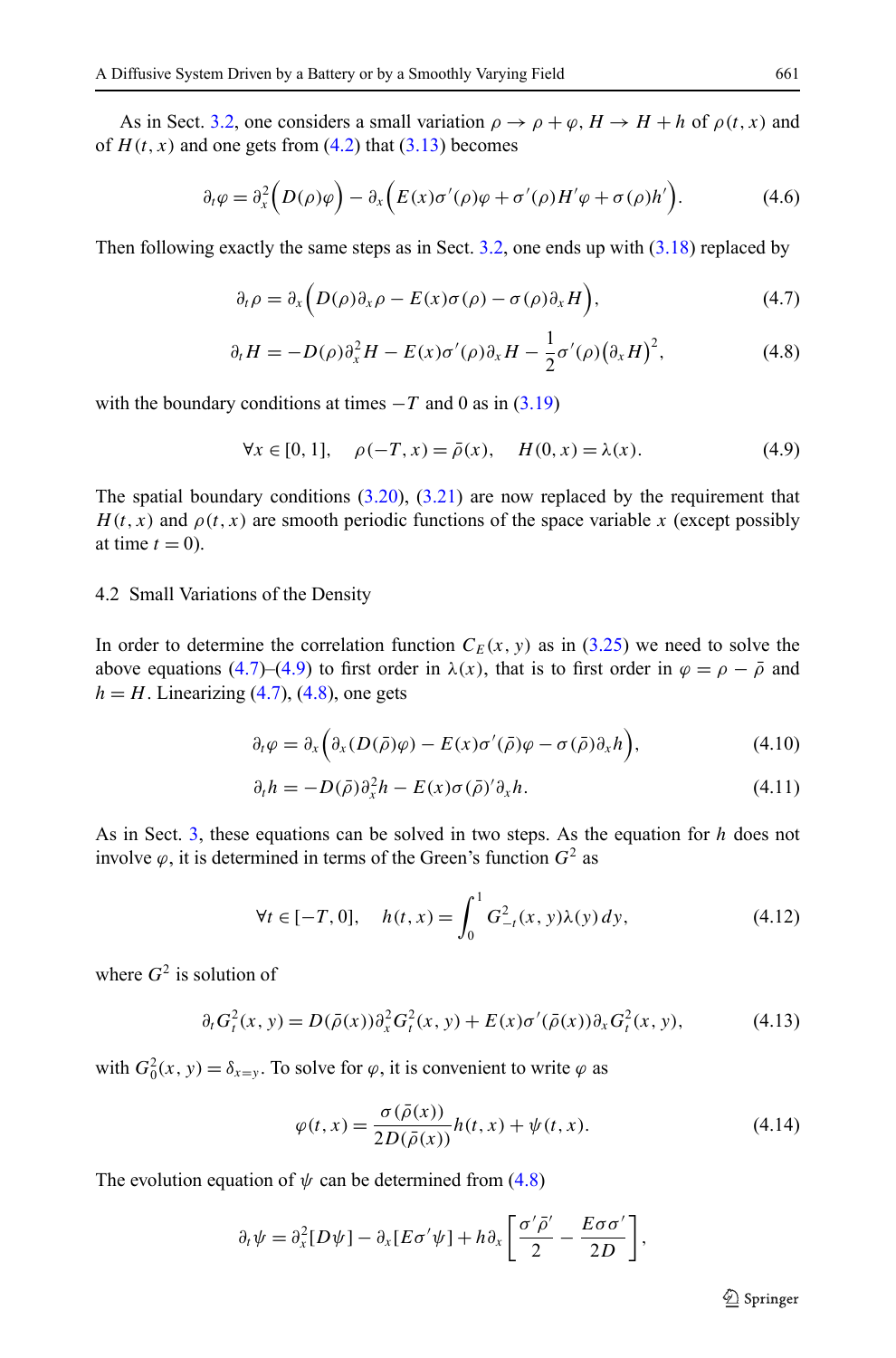<span id="page-14-0"></span>where the functions  $D, \sigma, \sigma'$  are evaluated at density  $\bar{\rho}(x)$  and E at position x. Using the fact that the steady state profile  $\bar{\rho}(x)$  satisfies [\(4.4](#page-12-0)), this becomes

$$
\partial_t \psi = \partial_x^2 [D\psi] - \partial_x [E\sigma'\psi] - \mathcal{J}h\partial_x \left[\frac{\sigma'}{2D}\right]. \tag{4.15}
$$

We introduce the Green's function  $G_t^1$  as the solution of

$$
\partial_t G_t^1(x, y) = \partial_x^2 \left( D(\bar{\rho}(x)) G_t^1(x, y) \right) - \partial_x \left( E(x) \sigma'(\bar{\rho}(x)) G_t^1(x, y) \right), \tag{4.16}
$$

with  $G_0^1(x, y) = \delta_{x=y}$ . Then one can solve (4.15)

$$
\varphi(x,0) = \frac{\sigma(\bar{\rho}(x))}{2D(\bar{\rho}(x))}\lambda(x) - \mathcal{J}\int_0^T dt \int dz \int dy G_t^1(x,z)\partial_z \left(\frac{\sigma'(\bar{\rho}(z))}{2D(\bar{\rho}(z))}\right) G_t^2(z,y)\lambda(y)
$$

$$
- \int dz \int dy G_T^1(x,z)\frac{\sigma(\bar{\rho}(z))}{2D(\bar{\rho}(z))} G_T^2(z,y)\lambda(y). \tag{4.17}
$$

We assume for all *x* the convergence when  $T \to \infty$ 

$$
G_T^1(x, z) = G_T^2(z, x) \to B(x).
$$
 (4.18)

For the battery model  $B(x)$  has the explicit form  $\frac{2\alpha(x)}{a+1}$  (see [\(3.33\)](#page-11-0)). Taking the limit  $T \to \infty$ in (4.17) gives the correlation functions

$$
C_E(x, y) = -B(x)B(y) \int dz \frac{\sigma(\bar{\rho}(z))}{2D(\bar{\rho}(z))}
$$

$$
- \mathcal{J} \int_0^\infty dt \int dz G_t^1(x, z) \partial_z \left( \frac{\sigma'(\bar{\rho}(z))}{2D(\bar{\rho}(z))} \right) G_t^2(z, y).
$$

As for the battery model, the Green's functions satisfy at any time *t* the symmetry property ([3.34\)](#page-11-0) (see the proof at the end of this Sect. [4.2\)](#page-13-0)

$$
G_t^2(x, y) = G_t^1(y, x). \tag{4.19}
$$

Thus we finally get the macroscopic expression for the two point correlation functions with a weak field

$$
C_E(x, y) = -B(x)B(y) \int dz \frac{\sigma(\bar{\rho}(z))}{2D(\bar{\rho}(z))}
$$

$$
- \mathcal{J} \int_0^\infty dt \int dz G_t^1(x, z)G_t^1(y, z) \partial_z \left(\frac{\sigma'(\bar{\rho}(z))}{2D(\bar{\rho}(z))}\right).
$$
(4.20)

*Remark 4.1* When  $E(x) = E$  is constant, the stationary profile  $\bar{\rho}$  is constant and the second term in  $(4.20)$  vanishes. Moreover  $B(x) = 1$  (from  $(4.16)$ ,  $(4.18)$ ) and the fact that  $\int_0^1 dy G_t^1(x, y) = 1$ ) so that  $C_E(x, y) = -\frac{\sigma(\bar{\rho})}{2D(\bar{\rho})}$  as expected from [\[4\]](#page-27-0).

We now sketch a proof of the symmetry  $(4.19)$  which follows from the fact that the operators associated to the evolutions  $(4.13)$  $(4.13)$  $(4.13)$ ,  $(4.16)$  are adjoint. A solution  $f(t, x)$  of

$$
\partial_t f(t, x) = D(\bar{\rho}(x)) \partial_x^2 f(t, x) + E(x) \sigma'(\bar{\rho}(x)) \partial_x f(t, x)
$$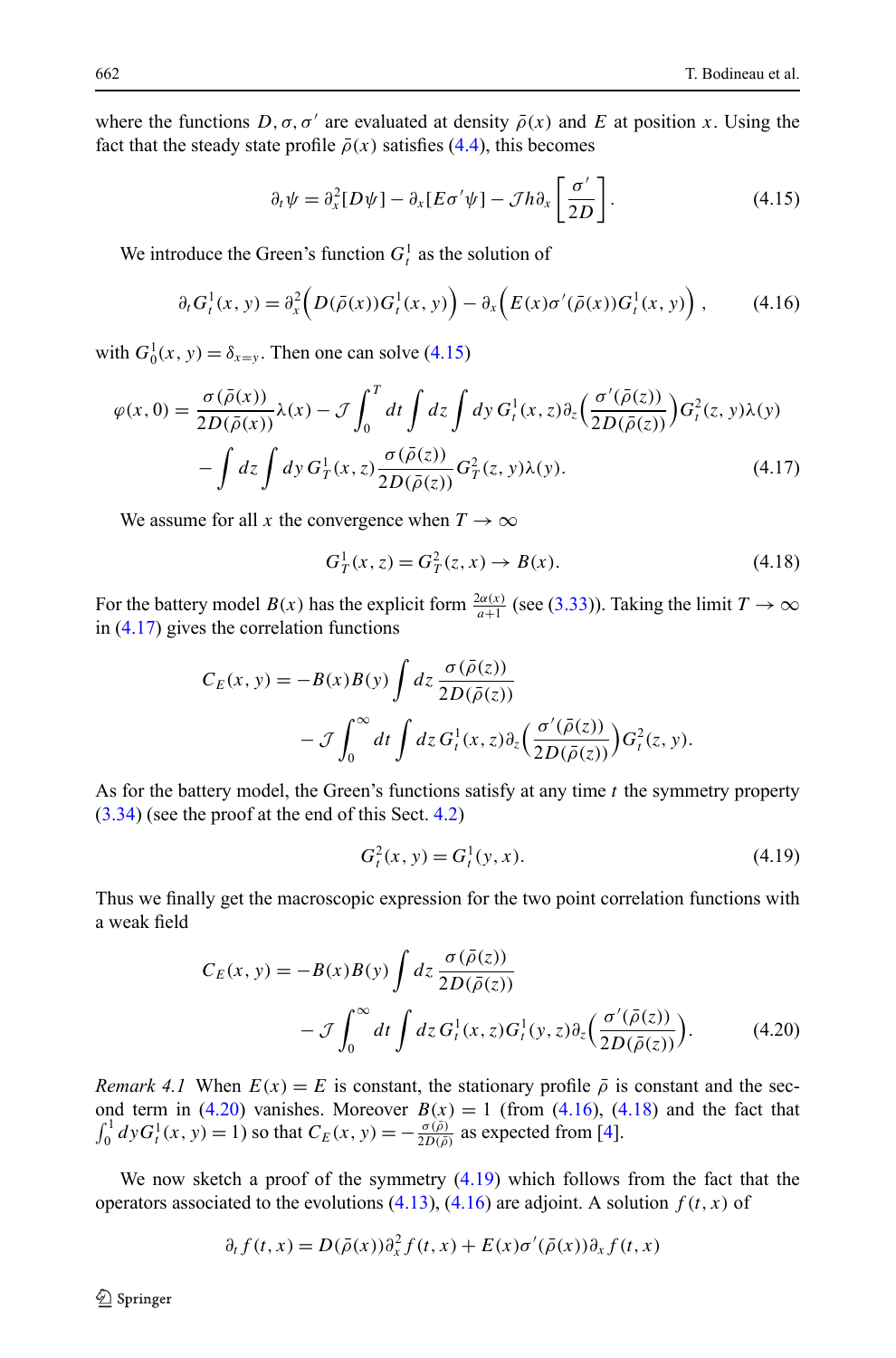with initial condition  $f(0, x)$ , is, by definition of  $G<sup>2</sup>$  ([4.13](#page-13-0)), equal to

$$
f(t,x) = \int dy G_t^2(x, y) f(0, y).
$$

Now using the fact that

$$
f(t + dt, x) = \int dy \, G_{t+dt}^{2}(x, y) f(0, y) = \int dy \, G_{t}^{2}(x, y) f(dt, y),
$$

one can show after an integration by parts that

$$
\partial_t G^2 = \partial_y^2 [D(\bar{\rho}(y))G^2] - \partial_y [E(y)\sigma'(\bar{\rho}(y))G^2].
$$

Therefore  $G_t^2(x, y)$  evolves according to the same equation as  $G_t^1(y, x)$  ([4.16](#page-14-0)) and they coincide at time  $t = 0$  ( $G_0^2(x, y) = G_0^1(y, x) = \delta_{x=y}$ ). Thus one concludes that they are identical.

4.3 The Case of a Battery

To represent our model of a battery as a limit of the smooth continuum problem discussed above, we consider the field  $E(x)$  localized in a certain region of size  $\Delta x$  around the origin with  $E(x) = 0$  outside the region  $[1 - \frac{\Delta x}{2}, 1] \cup [0, \frac{\Delta x}{2}]$  (where 1 is identified to 0 on the ring). Then one should take the difference of the chemical potentials  $\mu(\frac{\Delta x}{2})$ ,  $\mu(1-\frac{\Delta x}{2})$  at the edge of the battery to be fixed. Using the relation between the chemical potential and the density of systems in local equilibrium, one has

$$
\mu\left(\frac{\Delta x}{2}\right) - \mu\left(1 - \frac{\Delta x}{2}\right) = \int_{\rho(t, 1 - \frac{\Delta x}{2})}^{\rho(t, \frac{\Delta x}{2})} \frac{2D(\rho)}{\sigma(\rho)} d\rho = K',\tag{4.21}
$$

where the constant *K'* is a characteristic of the battery which remains fixed as  $\Delta x \rightarrow 0$ .

For  $K' > 0$ , the picture is that for  $\Delta x$  small, the density has an abrupt increase for x in the region where the field is localized and a slow decay for  $\frac{\Delta x}{2} < x < 1 - \frac{\Delta x}{2}$ . In the limit  $\Delta x \to 0$ , the steady state profile  $\bar{\rho}(x)$  satisfies  $-D(\bar{\rho}(x))\bar{\rho}'(x) = \mathcal{J}$  for  $0 < x < 1$  with a jump from  $\rho^- = \bar{\rho}(1)$  to  $\rho^+ = \bar{\rho}(0)$ . The current J and the densities  $\rho^-$  and  $\rho^+$  at the edges of the battery then satisfy

$$
\int_{\rho^-}^{\rho^+} \frac{2D(\rho)}{\sigma(\rho)} d\rho = K', \qquad \int_0^1 \bar{\rho}(x) dx = \bar{\rho}, \qquad \int_{\rho^-}^{\rho^+} D(\rho) d\rho = \mathcal{J}.
$$

If we assume that in the limit  $\Delta x \to 0$ , the Green's function  $G_t^1(x, z)$  converges to  $\hat{G}_t^1(x, z)$ then expression [\(4.20\)](#page-14-0) becomes

$$
\hat{C}(x, y) = -B(x)B(y) \int dz \frac{\sigma(\bar{\rho}(z))}{2D(\bar{\rho}(z))}
$$

$$
- \mathcal{J} \int_0^\infty dt \int_0^1 dz \hat{G}_t^1(x, z) \partial_z \left(\frac{\sigma'(\bar{\rho}(z))}{2D(\bar{\rho}(z))}\right) \hat{G}_t^1(y, z)
$$

$$
- \mathcal{J} \int_0^\infty dt \left[ \frac{\sigma'(\rho^+)}{2D(\rho^+)} - \frac{\sigma'(\rho^-)}{2D(\rho^-)} \right] \hat{G}_t^1(x, 0) \hat{G}_t^1(y, 0). \tag{4.22}
$$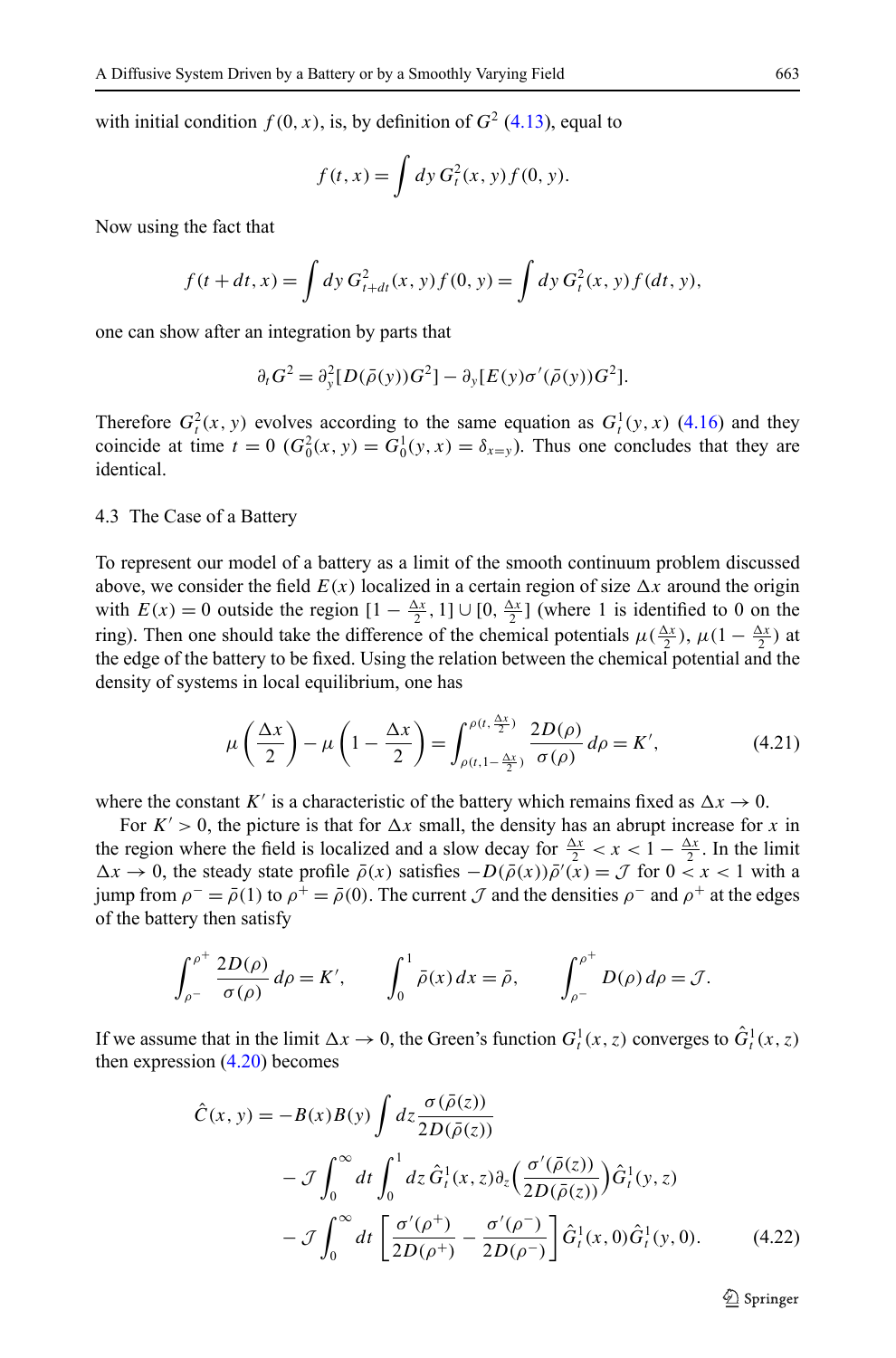<span id="page-16-0"></span>It is then easy to check that this expression of the pair correlation functions, for a general diffusive system, reduces to the one of the battery model ([3.37](#page-11-0)) when one takes  $D(\rho) = 1$ and  $\sigma(\rho) = 2\rho(1 - \rho)$ . For the latter choice of *D* and  $\sigma$ ,  $\hat{G}^1$  coincides with the Green's function  $(3.33)$  $(3.33)$  $(3.33)$ .

#### **5 Comparison with the Open System and with Numerical Simulations**

## 5.1 Comparison with the Open System

For open diffusive non-equilibrium systems, the steady state has long range correlations which scale like 1*/N* for a one-dimensional chain of length *N*. The two-point correlation function of the SSEP in contact with reservoirs at densities  $\rho_a$ ,  $\rho_b$  is given by [\[15,](#page-27-0) [27\]](#page-27-0)

$$
1 \leq i < j \leq N, \quad \langle \eta_i; \eta_j \rangle_{\text{open}} = \frac{1}{N} C_{\text{open}} \left( \frac{i}{N}, \frac{j}{N} \right),
$$

with

$$
x < y
$$
,  $C_{\text{open}}(x, y) = -\mathcal{J}_{\text{open}}^2 x (1 - y)$ , (5.1)

where  $\mathcal{J}_{open} = \rho_a - \rho_b$  stands for the steady state current.

The SSEP on a ring driven by a battery can be interpreted as the canonical nonequilibrium counterpart of the SSEP driven by reservoirs. By tuning the mean density  $\bar{\rho}$ and the asymmetry  $(p, q)$ , the boundary conditions at the battery  $\rho^+$ ,  $\rho^-(2.9)$  $\rho^-(2.9)$  can be chosen to be equal to  $\rho_a$ ,  $\rho_b$  so that both systems have the same steady state density profile and the same steady state currents  $\mathcal{J} = \mathcal{J}_{open}$ . In both models local equilibrium holds and implies that at the leading order both steady state statistics are given locally by a product Bernoulli measure with the same density. In this sense, equivalence of ensembles is also satisfied in non-equilibrium. In order to understand more precisely the interplay between the non-equilibrium correlations, the canonical constraint and the driving mechanism we are going to compare the correlation functions  $(3.37)$  $(3.37)$  and  $(5.1)$  (as well as  $(4.20)$  $(4.20)$  $(4.20)$ ).

Expression (5.1) is related to the inverse of the Laplacian  $\Delta^{Dir}$  in [0, 1] with Dirichlet boundary conditions. Let  $G_s^{\text{Dir}} = \exp(-s\Delta^{\text{Dir}})$  be the corresponding Green's function, then we know from [\[4](#page-27-0), [27](#page-27-0)] that

$$
C_{\text{open}}(x, y) = -\mathcal{J}^2 (\Delta^{\text{Dir}})^{-1} (x, y).
$$
 (5.2)

The inverse of the one-dimensional Laplacian  $\Delta^{\text{Dir}}$  coincides with the expression in (5.1). The relation (5.2) can be rewritten in terms of the Green's function  $G_s^{\text{Dir}}$  as a time dependent integral

$$
C_{\text{open}}(x, y) = -2\mathcal{J}^2 \int_0^\infty ds \, G_{2s}^{\text{Dir}}(x, y)
$$
  
= 
$$
-2\mathcal{J}^2 \int_0^\infty ds \int_0^1 dz \, G_s^{\text{Dir}}(x, z) G_s^{\text{Dir}}(y, z), \qquad (5.3)
$$

where  $\mathcal{J} = \mathcal{J}_{open}$ . In the same way, the correlation function for the weak field ([4.20](#page-14-0)) solves an equation which does not depend on time. Let  $L<sub>x</sub>$  be the linearized operator introduced in ([4.16\)](#page-14-0)

$$
L_x = \partial_x^2 \Big( D(\bar{\rho}(x)) \cdot \Big) - \partial_x \Big( E(x) \sigma'(\bar{\rho}(x)) \cdot \Big).
$$

Then ([4.20](#page-14-0)) is equivalent to solve the equation in the periodic domain [0*,* 1] 2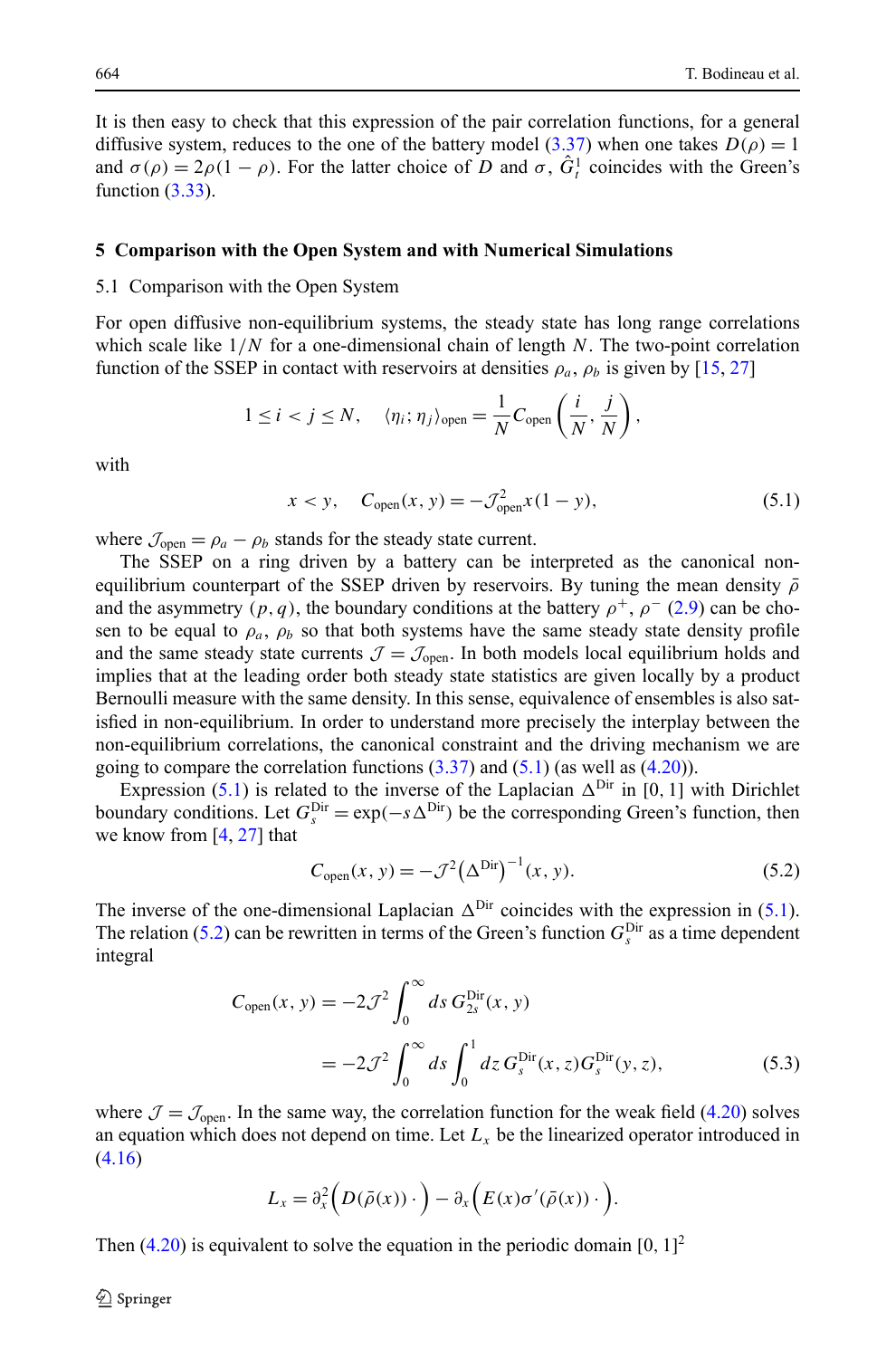$$
(L_x + L_y)C_E(x, y) = -\mathcal{J}\partial_x \left(\frac{\sigma'(\bar{\rho}(x))}{2D(\bar{\rho}(x))}\right)\delta_{x=y}, \quad \text{with } \int_0^1 \int_0^1 dx \, dy \, C_E(x, y) = 0. \tag{5.4}
$$

This is similar to equation (4.4) of [[4\]](#page-27-0).

The response to a small drive of the open and close systems is different. For a small current J, when the mean density  $\bar{\rho} \neq 1/2$  then the long range correlation [\(3.37\)](#page-11-0) is of order  $\mathcal{J}$ . Instead [\(5.1\)](#page-16-0) scales like  $\mathcal{J}^2$ . To see this, we first note that in the battery model the mean density profile is linear and  $\int_0^1 dx \,\bar{\rho}(x) = \frac{\rho^- + \rho^+}{2} = \bar{\rho}$ . Thus

$$
\rho^- = \bar{\rho} - \frac{\mathcal{J}}{2}, \qquad \rho^+ = \bar{\rho} + \frac{\mathcal{J}}{2}, \tag{5.5}
$$

where the mean current is given by  $\mathcal{J} = \rho^+ - \rho^-$ . Expanding [\(3.37\)](#page-11-0) to the first order in  $\mathcal{J}$ leads to

$$
C(x, y) = -\frac{\sigma(\bar{\rho})}{2} \left( 1 + \frac{\sigma'(\bar{\rho})}{\sigma(\bar{\rho})} \mathcal{J}(1 - x - y) \right),\tag{5.6}
$$

where we used the fact that  $a = 1 - \frac{\sigma'(\bar{\rho})}{\sigma(\bar{\rho})} \mathcal{J}$  to first order in  $\mathcal{J}$ . We note that this coincides with the first order expansion of the correlations ([6.2](#page-20-0)) for the canonical measure associated to the product measure. At the order  $\mathcal{J}^2$  the non equilibrium contributions appear and ([3.37](#page-11-0)) no longer matches with ([6.2\)](#page-20-0).

## 5.2 The Battery Model at Density 1*/*2

An explicit expression of the two-point correlations can be obtained by plugging in ([3.37](#page-11-0)) the expression [\(3.33\)](#page-11-0) of  $G_s^1$ . For general mean density, this expression is rather complicated. However, several simplifications occur when the mean density is equal to 1*/*2 and in the rest of this section we will focus on this case.

At mean density equal to  $1/2$ , the relation  $(5.5)$  implies that the densities at the battery satisfy  $\rho^- = 1 - \rho^+$  so that  $a = \frac{\sigma(\rho^-)}{\sigma(\rho^+)} = 1$  and the boundary conditions ([3.30](#page-10-0)), ([3.32](#page-10-0)) simplify. In particular  $G_t^2(x, y) = G_t^1(x, y)$  and the Green's functions are associated to the Laplacian on the ring [0*,* 1]

$$
G_t^1(x, y) = 1 + 2 \sum_{k=1}^{\infty} \exp(-(2k\pi)^2 t) \cos(2\pi k(x - y)).
$$

As  $G_t^1(y, z) = G_t^1(z, y)$ , one gets

$$
\int_0^\infty ds \int_0^1 dz \, G_s^1(x, z) G_s^1(z, y) - G_s^1(x, 0) G_s^1(y, 0)
$$
  
= 
$$
\int_0^\infty ds \, G_{2s}^1(x, y) - G_s^1(x, 0) G_s^1(y, 0)
$$
  
= 
$$
\sum_{k \ge 1} \frac{\cos(2\pi k(x - y))}{(2k\pi)^2} - 2 \sum_{k=1}^\infty \frac{\cos(2\pi kx) + \cos(2\pi ky)}{(2k\pi)^2}
$$
  
- 
$$
4 \sum_{k,n \ge 1}^\infty \frac{\cos(2\pi nx) \cos(2\pi ky)}{(2\pi)^2 (k^2 + n^2)}.
$$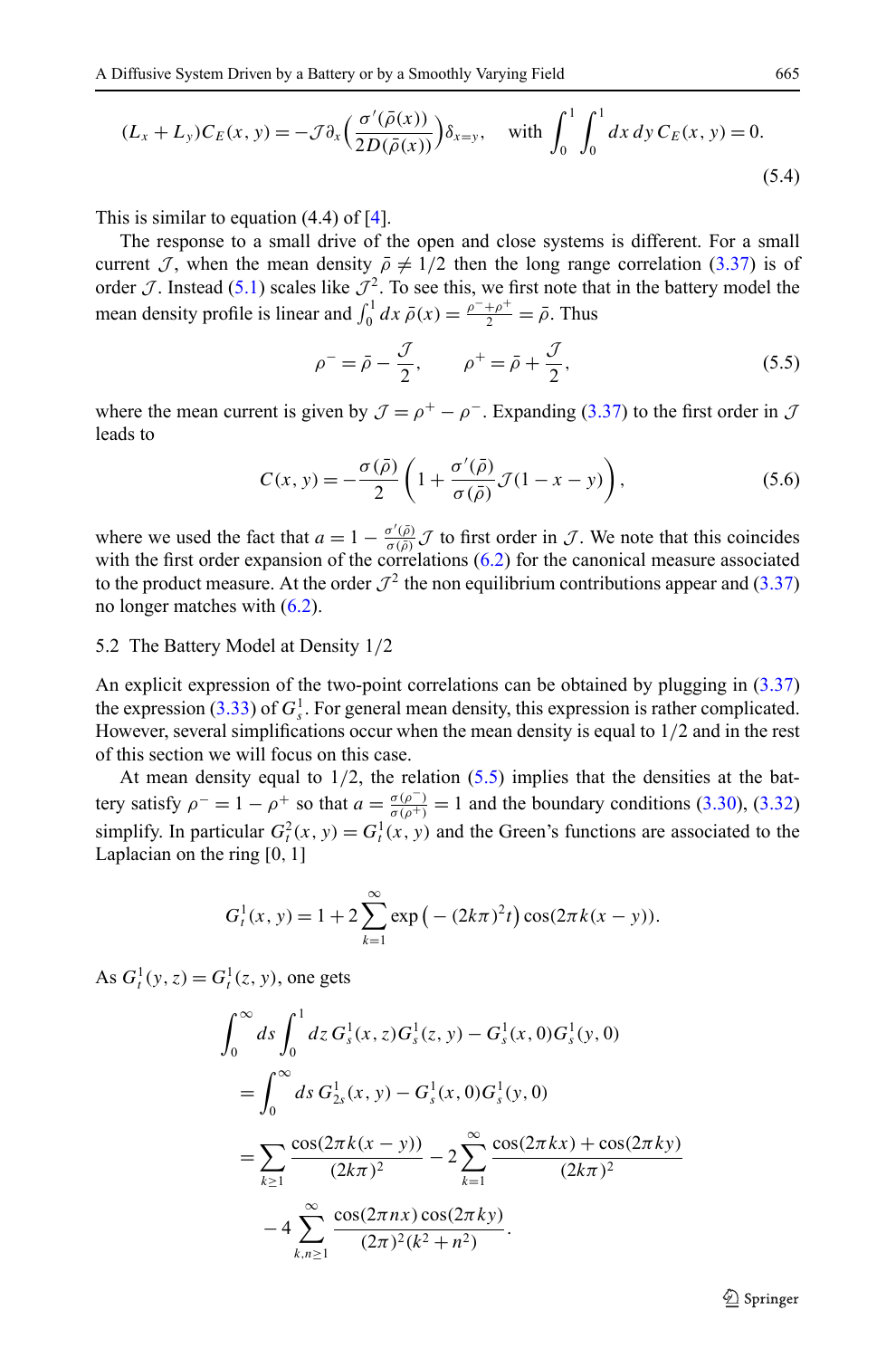<span id="page-18-0"></span>From the identity

$$
\forall x \in [0, 1], \quad 2\sum_{k \ge 1} \frac{\cos(2\pi kx)}{(2k\pi)^2} = -\frac{1}{2}x(1-x) + \frac{1}{12}.
$$

We deduce that for  $x < y$ 

$$
\int_0^\infty ds \int_0^1 dz \, G_s^1(x, z) G_s^2(z, y) - G_s^1(x, 0) G_s^1(y, 0)
$$
  
= 
$$
\int_0^\infty ds \, G_{2s}^1(x, y) - G_s^1(x, 0) G_s^1(y, 0)
$$
  
= 
$$
-\frac{1}{4} (y - x) (1 + x - y) + \frac{1}{24} + \frac{1}{2} x (1 - x) + \frac{1}{2} y (1 - y) - \frac{1}{6}
$$
  
- 
$$
4 \sum_{k,n \ge 1}^\infty \frac{\cos(2\pi nx) \cos(2\pi ky)}{(2\pi)^2 (k^2 + n^2)}.
$$

Finally when the mean density is equal to  $1/2$  then  $(3.37)$  $(3.37)$  can be rewritten for  $x < y$ 

$$
C(x, y) = -\frac{1}{2}\sigma(\rho^+) + \frac{1}{12}\mathcal{J}^2 - \mathcal{J}^2 \left(\frac{1}{2}(x+y)(1-(x+y)) + x\right) + 8\mathcal{J}^2 \sum_{k,n \ge 1}^{\infty} \frac{\cos(2\pi nx)\cos(2\pi ky)}{(2\pi)^2(k^2+n^2)}.
$$
 (5.7)

We stress the fact that the correlation function diverges when both  $x$ ,  $y$  approach the battery.



**Fig. 1** The *dashed line* represents the theoretical prediction (5.7) of  $C(x, x)$  at mean density  $\bar{\rho} = 1/2$ . The correlation  $N \langle \eta_i; \eta_{i+1} \rangle$  between the sites *i* and  $i + 1$  versus  $x = i/N$  is represented for systems of sizes 64 and 128 with  $25 \times 10^9$  updates per site. The results for  $L = 128$  lie between those of  $L = 64$  and the theoretical predictions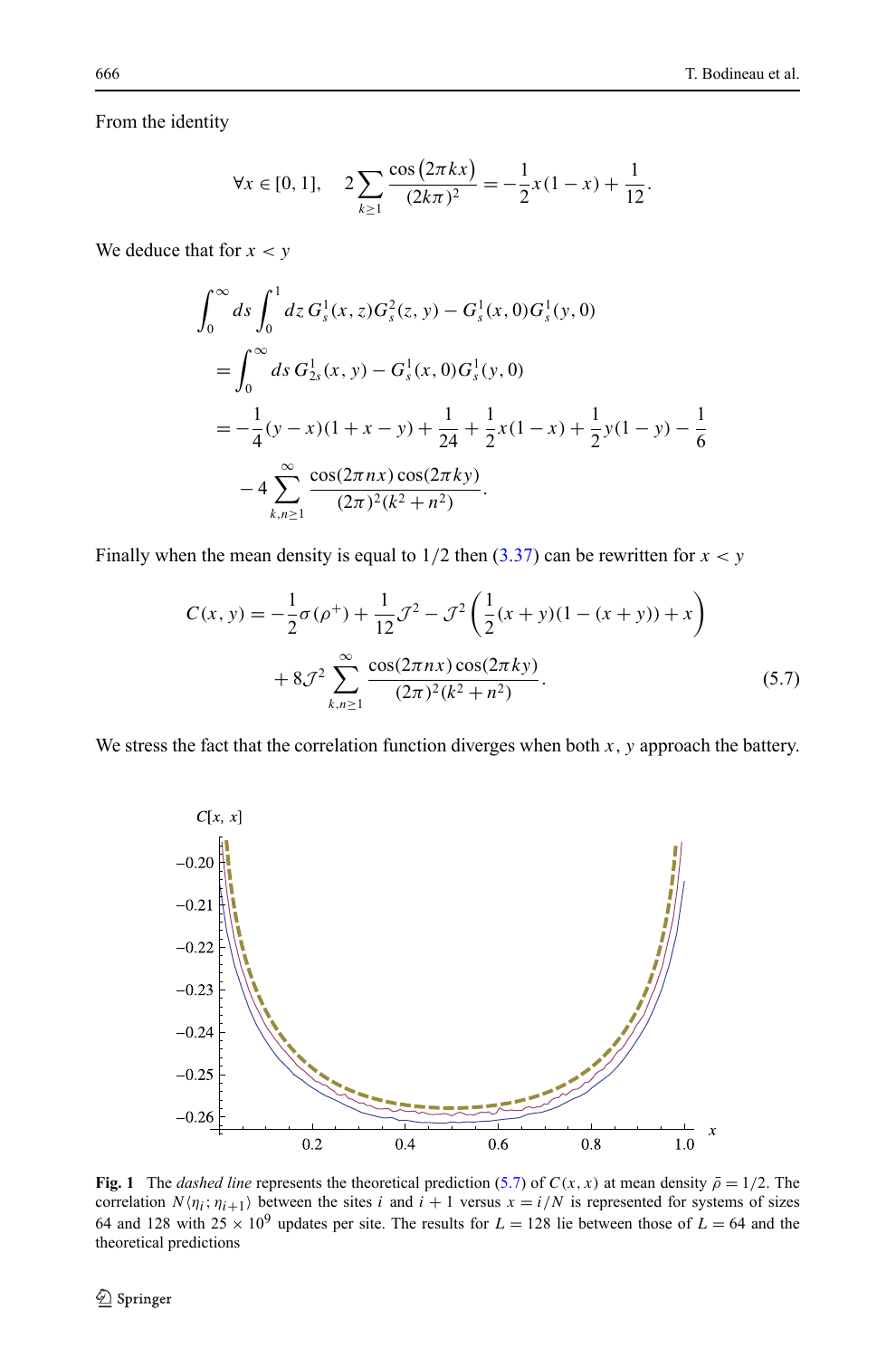<span id="page-19-0"></span>believe that the prediction does represent the  $N \to \infty$  limit.

## **6 Some Solvable Models**

#### 6.1 Zero Range Process

We study now the ZRP driven by a battery defined in Sect. [2.3](#page-5-0). If  $p = q$  then the dynamics is reversible wrt the product measure  $\bigotimes_{i=1}^{N} v_{\phi}$ , where the measure at each site is given by

$$
v_{\phi}(k) = \frac{1}{Z_{\phi}} \frac{\phi^{k}}{g(k)!}
$$
, with  $g(k)! = \prod_{i=1}^{k} g(i)$ ,

where  $Z_{\phi}$  is the normalization factor and we used the convention  $g(0) = 1$ .

Invariant measures of the ZRP have been determined for spatially varying jump rates in [[17](#page-27-0)] (see (26)) and the battery model is a special case of these more general results. For the sake of completeness, we show below that for  $p \neq q$ , the invariant measure is a product measure with a canonical constraint.

For any  $\beta$  such that  $(q - p)\beta > 0$ , we introduce

$$
\bar{\nu}_{\beta} = \bigotimes_{i=1}^{N} \nu_{\phi_i}, \quad \text{with } \phi_i = \beta \left( (i-1) + \frac{p(N-1)+1}{q-p} \right). \tag{6.1}
$$

Note that the measure  $\bar{\nu}_{\beta}$  is similar to the stationary measure of a ZRP in contact with reservoirs [\[23\]](#page-27-0).

The invariant measure of the ZRP with a battery on a ring of length *N* with *M* particles is the measure  $\bar{v}_\beta$  (6.1) conditioned to a total number of particles equal to *M*. The conditional measure is independent of *β*.

In order to check that  $\bar{\nu}_{\beta}$  is invariant, we first introduce the generator of the zero range process

$$
Lf(\eta) = \sum_{i \neq 1, N} g(\eta_i) \Big[ (f(\eta^{(i,i+1)}) - f(\eta)) + (f(\eta^{(i,i-1)}) - f(\eta)) \Big] + g(\eta_1) \Big[ q(f(\eta^{(1,N)}) - f(\eta)) + (f(\eta^{(1,2)}) - f(\eta)) \Big] + g(\eta_N) \Big[ p(f(\eta^{(N,1)}) - f(\eta)) + (f(\eta^{(N,N-1)}) - f(\eta)) \Big],
$$

where  $\eta^{i,j}$  is the modified configuration after a jump from *i* to *j*. It is enough to show that for any function *f* then  $\bar{v}_\beta(Lf) = 0$ .

$$
\bar{\nu}_{\beta}(Lf) = \sum_{\eta} \bar{\nu}_{\beta}(\eta) \sum_{i \neq N} g(\eta_i) (f(\eta^{(i,i+1)}) - f(\eta)) + g(\eta_{i+1}) (f(\eta^{(i+1,i)}) - f(\eta)) \n+ qg(\eta_1) (f(\eta^{(1,N)}) - f(\eta)) + pg(\eta_N) (f(\eta^{(N,1)}) - f(\eta))
$$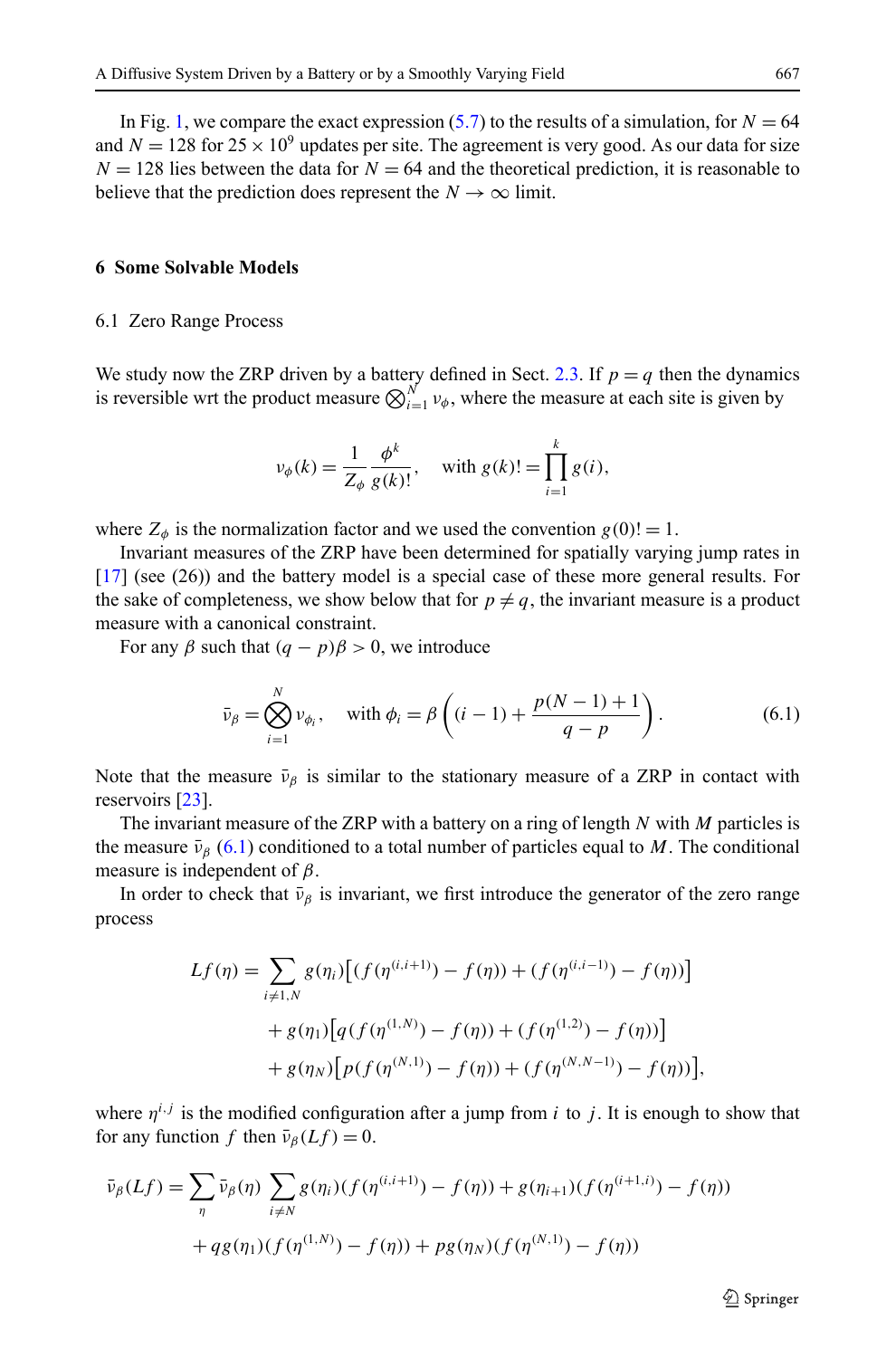<span id="page-20-0"></span>
$$
= \sum_{\eta} \sum_{i \neq N} \bar{\nu}_{\beta}(\eta) f(\eta) \left[ g(\eta_{i+1}) \left( 1 + \frac{\phi_i - \phi_{i+1}}{\phi_{i+1}} \right) - g(\eta_{i+1}) \right. \\ \left. + g(\eta_i) \left( 1 + \frac{\phi_{i+1} - \phi_i}{\phi_i} \right) - g(\eta_i) \right] \\ \left. + \bar{\nu}_{\beta}(\eta) f(\eta) \left[ q g(\eta_N) \left( 1 + \frac{\phi_1 - \phi_N}{\phi_N} \right) - q g(\eta_1) \right. \\ \left. + p g(\eta_1) \left( 1 + \frac{\phi_N - \phi_1}{\phi_1} \right) - p g(\eta_N) \right] \\ = \sum_{\eta} \sum_{i \neq N} \bar{\nu}_{\beta}(\eta) f(\eta) (\phi_i - \phi_{i+1}) \left[ \frac{g(\eta_{i+1})}{\phi_{i+1}} - \frac{g(\eta_i)}{\phi_i} \right] \\ \left. + \bar{\nu}_{\beta}(\eta) f(\eta) \left[ g(\eta_N) \left( q - p + q \frac{\phi_1 - \phi_N}{\phi_N} \right) + g(\eta_1) \left( p - q + p \frac{\phi_N - \phi_1}{\phi_1} \right) \right] \right].
$$

Since  $\phi_i$  varies linearly according to  $(6.1)$  $(6.1)$ , we obtain

$$
\bar{\nu}_{\beta}(Lf) = \bar{\nu}_{\beta}\left(f(\eta)\left(\beta\left[\frac{g(\eta_{1})}{\phi_{1}} - \frac{g(\eta_{N})}{\phi_{N}}\right] + g(\eta_{N})\left(\frac{q\phi_{1} - p\phi_{N}}{\phi_{N}}\right) + g(\eta_{1})\left(\frac{p\phi_{N} - q\phi_{1}}{\phi_{1}}\right)\right)\right) = 0.
$$

The last equality follows from ([6.1\)](#page-19-0) which implies that  $q\phi_1 - p\phi_N = \beta$ .

The number of particles being preserved by the dynamics, the invariant measure is obtained by conditioning  $\bar{v}_\beta$  to have *M* particles.

The macroscopic approach is consistent with the expression of the invariant measure. The diffusion and conductivity coefficients of the ZRP satisfy  $D(\rho) = \sigma'(\rho)/2$ . Therefore in the case of a slowly varying weak field, the non-equilibrium part of the correlations  $C_F$ in ([4.20](#page-14-0)) vanishes and only the canonical constraint remains.

## 6.2 Independent Variables and Canonical Constraints

We are going to compute the scaling limit of the truncated two-point correlations in product measures with canonical constraints. By analogy with the measures found in the previous section, we consider a chain of *N* independent variables  $\{\eta_i\}_{0 \le i \le N}$  with densities  $\rho_i = \bar{\rho}(i/N)$  which vary slowly from site to site.

Let  $\{v_{\rho}\}_\rho$  be a family of measures with different chemical potentials which are indexed by their density *ρ*. The variance of the measure  $ν<sub>ρ</sub>$  will be denoted by  $χ(ρ)$ . We consider the measure  $\bar{\mu}$  which is the product measure  $\bigotimes_{i=1}^{N} v_{\rho_i}$  conditioned to have a total number of particles equal to the integer part of  $\sum_{i=1}^{N} \bar{\rho}(i/N)$ . The density profile of the measure  $\bar{\mu}$  is given by  $\bar{\rho}(x)$  and the two-point correlation function scales for large *N* and  $x \neq y$  in [0, 1] as

$$
\bar{\mu}(\eta_{Nx}; \eta_{Ny}) = -\frac{1}{N} \frac{\chi(\bar{\rho}(x))\chi(\bar{\rho}(y))}{\int_0^1 \chi(\bar{\rho}(r)) dr}.
$$
\n(6.2)

These asymptotics are very different from the long range non-equilibrium correlations of the SSEP with a battery and the same density profile ([3.37](#page-11-0)).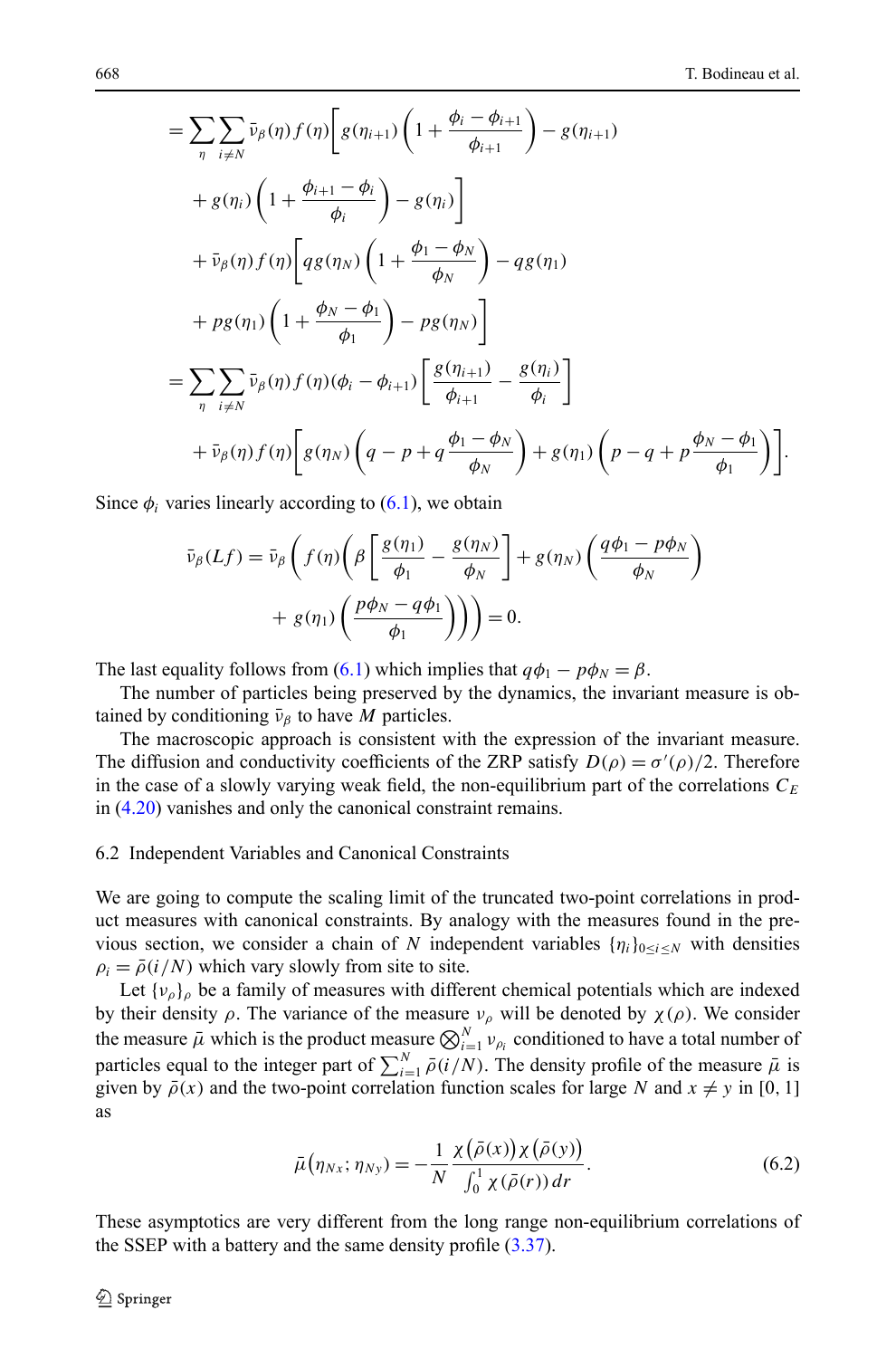<span id="page-21-0"></span>To derive ([6.2\)](#page-20-0), one can approximate the original system in the large *N* limit by a chain of Gaussian independent variables under the canonical constraint. Define *μ* to be the Gaussian measure of *N* independent Gaussian variables  $\{X_i\}_{1 \le i \le N}$  with variance  $\chi_i = \chi(\bar{\rho}(i/N))$  at site *i* under the canonical constraint  $\sum_{i=1}^{N} X_i = 0$ .

To compute the marginal of  $\mu$  over the two variables  $\{X_1, X_2\}$ , we integrate over the *N* − 2 remaining Gaussian variables. Given {*X*<sub>1</sub>, *X*<sub>2</sub>} the probability density that  $\sum_{i=3}^{N} X_i$  =  $-X_1 - X_2$  is proportional to exp $(-\frac{1}{2\hat{\chi}}(X_1 + X_2)^2)$  with  $\hat{\chi} = \sum_{i=3}^N \chi_i$ . Thus the marginal of  $\mu$  over the two variables  $\{X_1, X_2\}$  is Gaussian with correlation matrix

$$
\begin{pmatrix} \frac{1}{\chi_1} + \frac{1}{\hat{\chi}} & \frac{1}{\hat{\chi}} \\ \frac{1}{\hat{\chi}} & \frac{1}{\chi_2} + \frac{1}{\hat{\chi}} \end{pmatrix}^{-1} = \frac{1}{\hat{\chi} + \chi_1 + \chi_2} \begin{pmatrix} \chi_1(\hat{\chi} + \chi_2) & -\chi_1\chi_2 \\ -\chi_1\chi_2 & \chi_2(\hat{\chi} + \chi_1) \end{pmatrix}.
$$

For large *N*,  $\hat{\chi} \simeq N \int_0^1 \chi(\bar{\rho}(r)) dr$ , so that the two point correlation scales like

$$
\mu(X_1; X_2) \simeq -\frac{1}{N} \frac{\chi_1 \chi_2}{\int_0^1 \chi(\bar{\rho}(r)) dr}.
$$

Thus  $(6.2)$  $(6.2)$  follows.

# **7 Conclusion**

In this paper, we studied several NESS with a canonical constraint on the particle number and computed the two-point correlation functions by using a macroscopic approach. We considered two driving mechanisms: either a microscopic strong field localized on one bond (the battery model), or a weak field with an intensity which varies smoothly on the macroscopic scale. The battery model can be recovered as a singular limit of the smoothly varying field. Different driving mechanisms lead to different stationary measures with different long range correlations. In fact, the long range correlations of the canonical models differ also from the correlations in systems maintained out of equilibrium by reservoirs.

**Acknowledgements** We thank P.K. Mohanty, S. Olla and E.R. Speer for helpful discussions. JL acknowledges the support of the NSF Grant DMR-044-2066 and AFOSR Grant AF-FA9550-04. BD and TB acknowledge the support of the French Ministry of Education through the ANR BLAN07-2184264 grant. The work of TB was partially supported by the NSF Grant DMR-044-2066 and AFOSR Grant AF-FA9550-04 during a stay at Rutgers University and by the *Florence Gould Foundation Endowment* during a stay at the Institute for Advanced Study.

## **Appendix A: Green's Functions**

In this appendix, we derive the exact expressions  $(3.33)$ ,  $(3.34)$  $(3.34)$  $(3.34)$  for the Green's functions *G*<sup>1</sup>, *G*<sup>2</sup> which satisfy ([3.30](#page-10-0)), [\(3.32\)](#page-10-0). We recall that  $a = \frac{\sigma(\rho^{-})}{\sigma(\rho^{+})}$ .

We start with the computation of  $G_t^1$  introduced in ([3.32](#page-10-0)) which evolves according to

$$
\partial_t G_t^1(x, y) = \partial_x^2 G_t^1(x, y), \quad \text{with } G_t^1(1, y) = aG_t^1(0, y), \qquad \partial_x G_t^1(1, y) = \partial_x G_t^1(0, y),
$$
\n(A.1)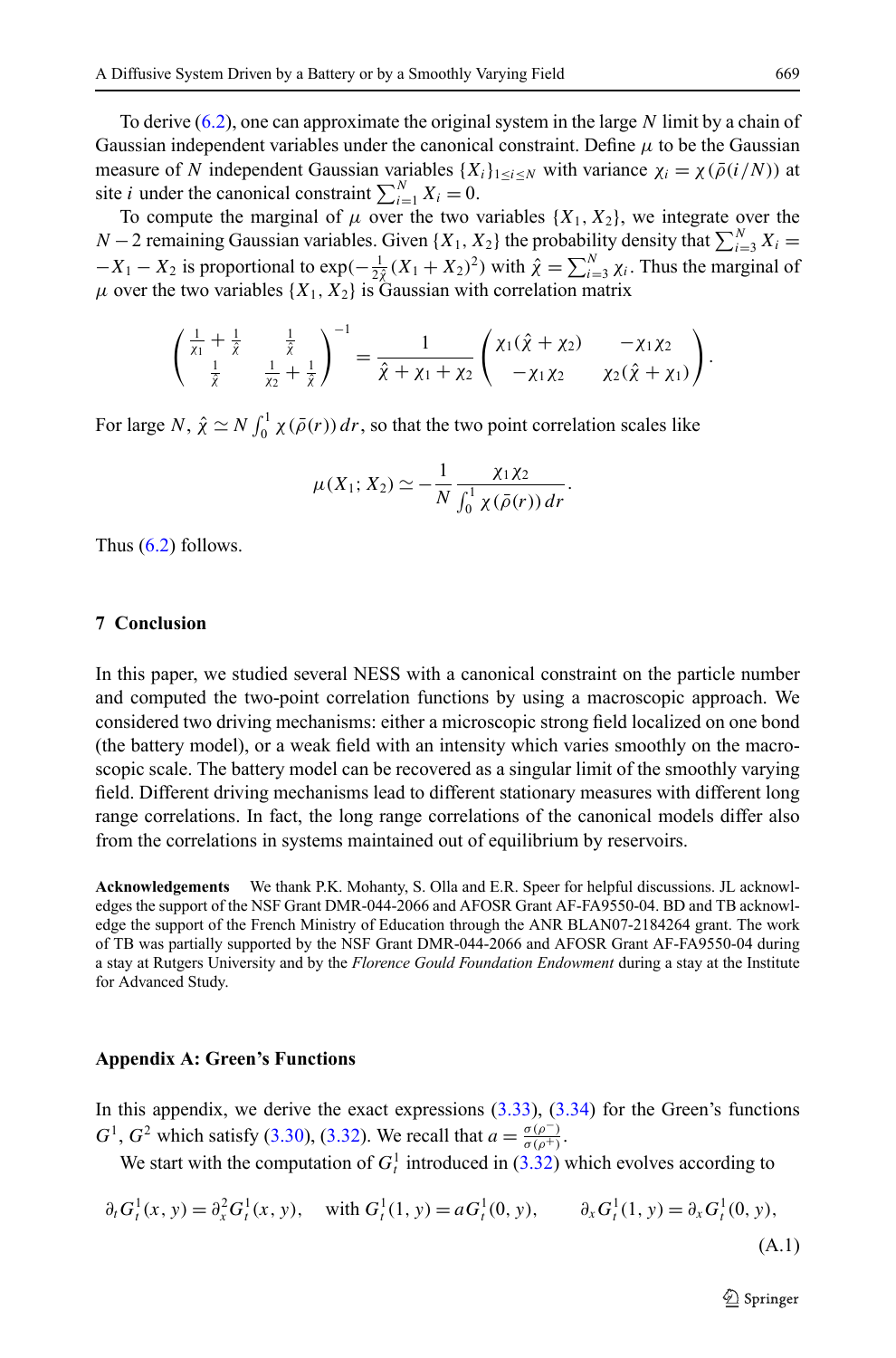with  $G_0^1(x, y) = \delta_{x=y}$ . The Laplacian with boundary conditions [\(A.1](#page-21-0)) at the battery is not self-adjoint, but it can be decomposed on the following basis. We define

$$
f_k^1(x) = (ax + 1 - x)\cos(2k\pi x), \qquad f_k^2(x) = \sin(2k\pi x). \tag{A.2}
$$

These functions satisfy the boundary conditions [\(A.1](#page-21-0)). Furthermore

$$
\partial_x^2 f_k^1(x) = -(2k\pi)^2 f_k^1(x) + 4k\pi (1-a) f_k^2(x), \qquad \partial_x^2 f_k^2(x) = -(2k\pi)^2 f_k^2(x).
$$

Let  $f_k^1(t, x)$ ,  $f_k^2(t, x)$  be the solution at time *t* of the heat equation with boundary conditions  $(3.28)$  $(3.28)$  and initial data  $f_k^1(x)$ ,  $f_k^2(x)$ , then

$$
\begin{cases} f_k^1(t, x) = \exp(-(2k\pi)^2 t) (f_k^1(x) + 4k\pi (1 - a) t f_k^2(x)), \\ f_k^2(t, x) = \exp(-(2k\pi)^2 t) f_k^2(x). \end{cases}
$$
(A.3)

The Green's function  $G^2$  introduced in  $(3.30)$  satisfies

$$
\partial_t G_t^2(x, y) = \partial_x^2 G_t^2(x, y), \quad \text{with } G_t^2(1, y) = G_t^2(0, y), \qquad a \partial_x G_t^2(1, y) = \partial_x G_t^2(0, y),
$$
\n(A.4)

with  $G_0^2(x, y) = \delta_{x=y}$ . For the Laplacian with boundary conditions (A.4), we can introduce the basis

$$
g_k^1(x) = \cos(2k\pi x), \qquad g_k^2(x) = (a + x - ax)\sin(2k\pi x), \tag{A.5}
$$

and one has

$$
\partial_x^2 g_k^1(x) = -(2k\pi)^2 g_k^1(x), \qquad \partial_x^2 g_k^2(x) = -(2k\pi)^2 g_k^2(x) + 4k\pi (1 - a) g_k^1(x).
$$

If  $g_k^1(t, x)$ ,  $g_k^2(t, x)$  denote the solution at time *t* of the heat equation with boundary conditions (A.4) and initial data  $g_k^1(x)$ ,  $g_k^2(x)$ , then

$$
\begin{cases} g_k^1(t, x) = \exp(-(2k\pi)^2 t) g_k^1(x), \\ g_k^2(t, x) = \exp(-(2k\pi)^2 t) (4k\pi (1 - a) t g_k^1(x) + g_k^2(x)). \end{cases}
$$
 (A.6)

Using the fact that for  $x, y \in (0, 1)$ 

$$
\sum_{n=0}^{\infty} \cos(2n\pi (x - y)) = \frac{1}{2} + \frac{1}{2}\delta_{x=y},
$$

one can check that

$$
\frac{ay+1-y}{2} + \frac{a+1}{4} \delta_{x=y}
$$
  
= 
$$
\sum_{k=0}^{\infty} (ay+1-y) \cos(2k\pi y) \cos(2k\pi x) + (a+x - ax) \sin(2k\pi y) \sin(2k\pi x)
$$
  
= 
$$
\sum_{k=0}^{\infty} f_k^1(y) g_k^1(x) + f_k^2(y) g_k^2(x).
$$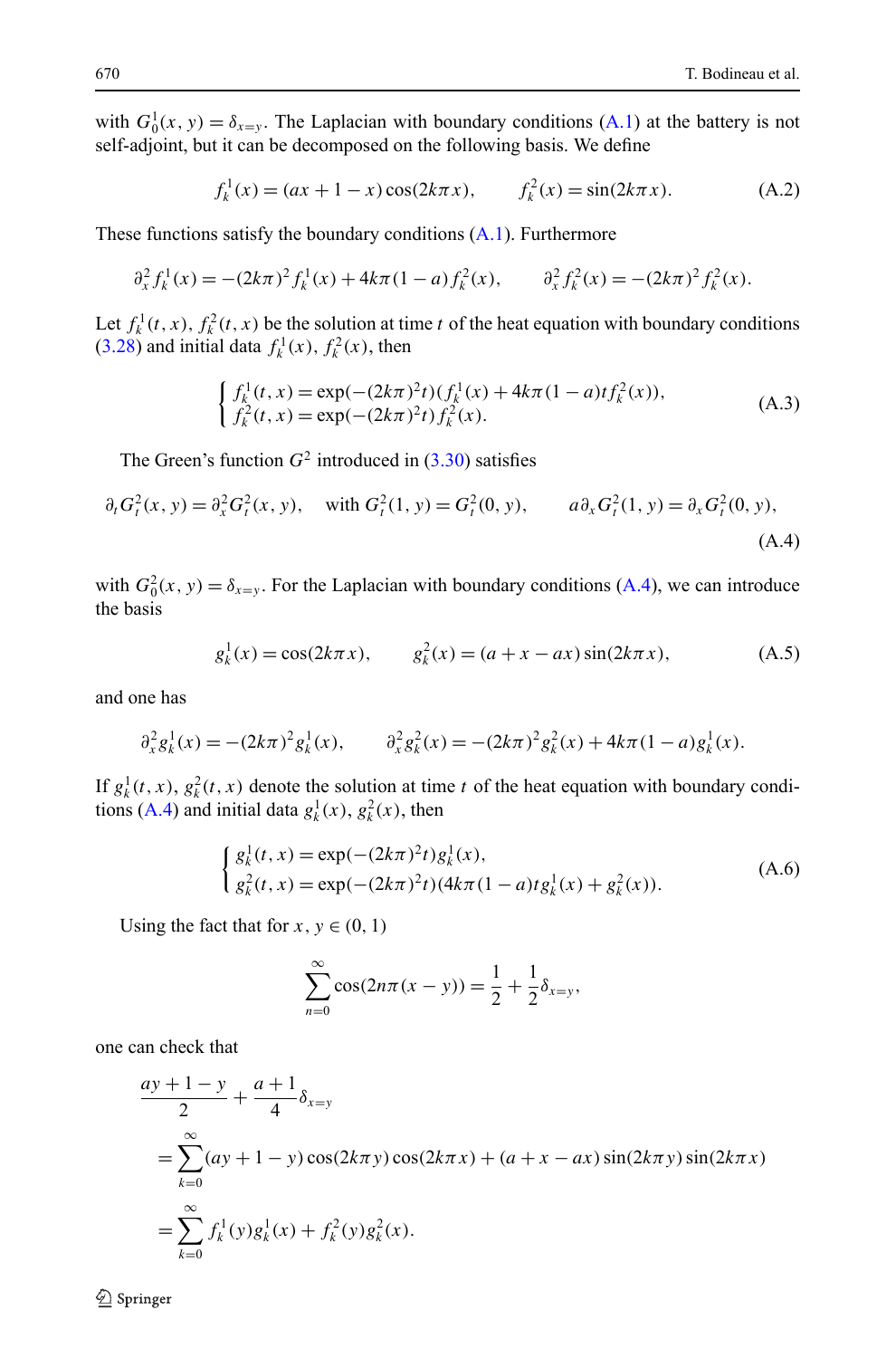<span id="page-23-0"></span>This implies

$$
\frac{a+1}{4}\delta_{x=y} = \frac{1}{2}f_0^1(y)g_0^1(x) + \sum_{k=1}^{\infty} f_k^1(y)g_k^1(x) + f_k^2(y)g_k^2(x).
$$
 (A.7)

Thus the Green's function  $G<sup>1</sup>$  is given by

$$
\frac{a+1}{4}G_t^1(x, y) = \frac{1}{2}f_0^1(x) + \sum_{k=1}^{\infty} f_k^1(t, x)g_k^1(y) + f_k^2(t, x)g_k^2(y)
$$

$$
= \frac{1}{2}f_0^1(x) + \sum_{k=1}^{\infty} \exp(-(2k\pi)^2 t)
$$

$$
\times \left(f_k^1(x)g_k^1(y) + f_k^2(x)g_k^2(y) + 4k\pi(1-a)tf_k^2(x)g_k^1(y)\right). \tag{A.8}
$$

Similarly by exchanging  $x$  and  $y$  in the r.h.s. of  $(A.7)$  one can see that

$$
\frac{a+1}{4}G_t^2(x, y) = \frac{1}{2}f_0^1(y) + \sum_{k=1}^{\infty} \exp\left(-\left(2k\pi\right)^2 t\right)
$$

$$
\times \left(f_k^1(y)g_k^1(x) + f_k^2(y)g_k^2(x) + 4k\pi(1-a)t f_k^2(y)g_k^1(x)\right). \tag{A.9}
$$

This proves the expression [\(3.33\)](#page-11-0) and the identity  $G_t^2(x, y) = G_t^1(y, x)$  claimed in ([3.34](#page-11-0)).

# **Appendix B**

In this appendix, we are going to derive the relation  $(3.25)$  $(3.25)$  $(3.25)$  from  $(3.35)$  $(3.35)$  $(3.35)$ .

We first start by proving some identities. The correlation between  $x$  and  $w$  is symmetric so that for any *x* and *w*

$$
\int_0^1 dy G_s^1(x, y) \partial_y \Big( \sigma(\bar{\rho}(y)) \partial_y G_s^2(y, w) \Big) = \int_0^1 dy G_s^1(w, y) \partial_y \Big( \sigma(\bar{\rho}(y)) \partial_y G_s^2(y, x) \Big).
$$

Using the fact that  $G_s^1(x, y) = G_s^2(y, x)$  ([3.34](#page-11-0)), one gets

$$
\int_0^1 dy G_s^1(x, y) \partial_y \left( \sigma(\bar{\rho}(y)) \partial_y G_s^2(y, w) \right)
$$
  
= 
$$
\int_0^1 dy G_s^2(y, w) \partial_y \left( \sigma(\bar{\rho}(y)) \partial_y G_s^1(x, y) \right).
$$
 (B.1)

Expanding each terms of  $(B.1)$  leads to the two identities,

$$
\int_0^1 dy G_s^1(x, y) \partial_y \Big( \sigma(\bar{\rho}(y)) \partial_y G_s^2(y, w) \Big)
$$
  
= 
$$
\int_0^1 dy G_s^1(x, y) \partial_y \sigma(\bar{\rho}(y)) \partial_y G_s^2(y, w) + \int_0^1 dy G_s^1(x, y) \sigma(\bar{\rho}(y)) \partial_y^2 G_s^2(y, w)
$$

 $\hat{\mathfrak{D}}$  Springer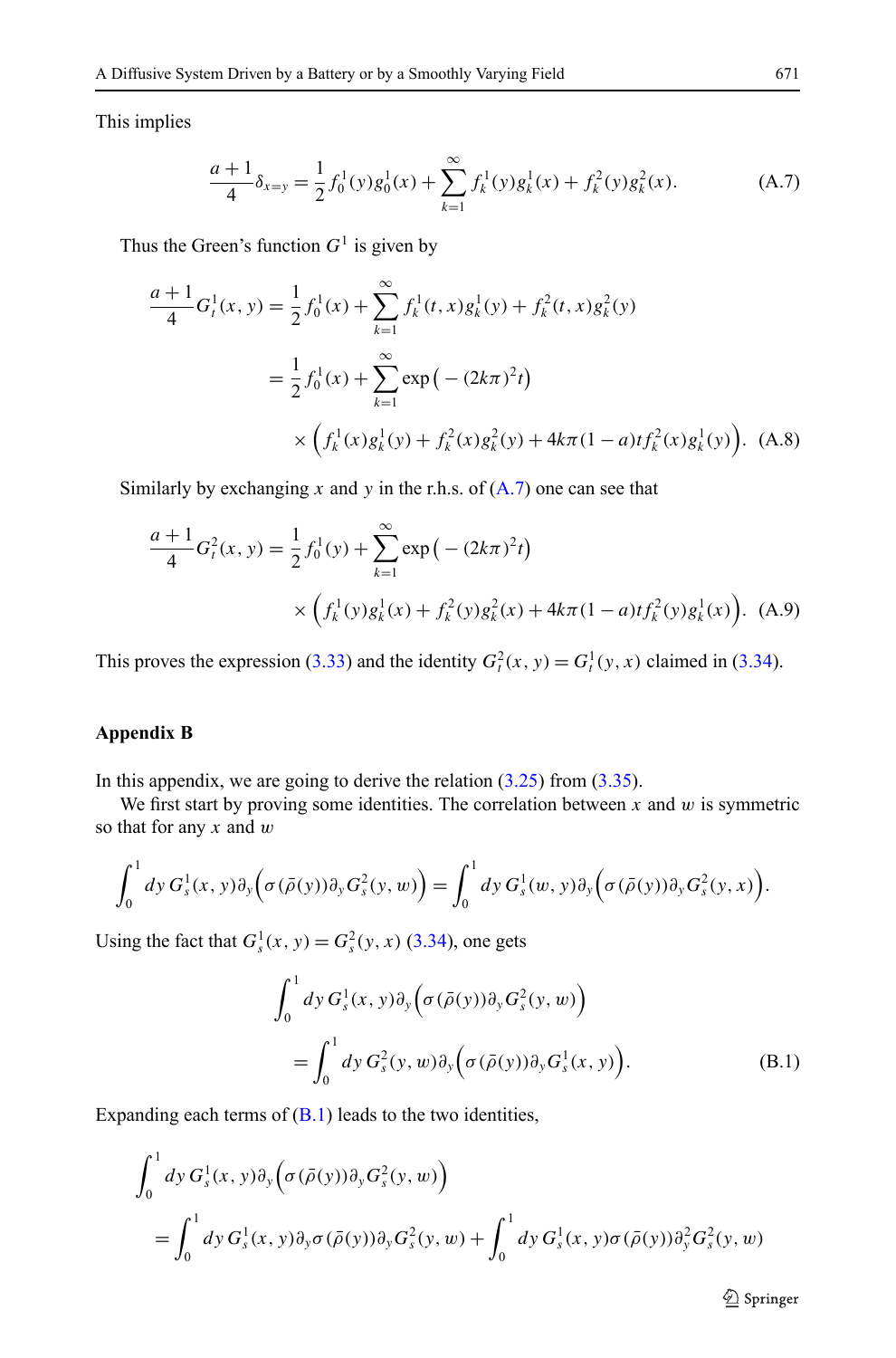<span id="page-24-0"></span>
$$
= \int_0^1 dy \, \partial_y G_s^1(x, y) \partial_y \sigma(\bar{\rho}(y)) G_s^2(y, w) + \int_0^1 dy \, \partial_y^2 G_s^1(x, y) \sigma(\bar{\rho}(y)) G_s^2(y, w).
$$
\n(B.2)

We introduce the notation  $[F(y)]_{y=0}^{y=1} = F(1) - F(0)$ . Integrating by parts the first term in the last equation of  $(B.2)$ , one gets

$$
\int_{0}^{1} dy \, \partial_{y} G_{s}^{1}(x, y) \partial_{y} \sigma(\bar{\rho}(y)) G_{s}^{2}(y, w) \n= -\int_{0}^{1} dy \, G_{s}^{1}(x, y) \partial_{y} (\partial_{y} \sigma(\bar{\rho}(y)) G_{s}^{2}(y, w)) + [G_{s}^{1}(x, y) \partial_{y} \sigma(\bar{\rho}(y)) G_{s}^{2}(y, w)]_{y=0}^{y=1} \n= -\int_{0}^{1} dy \, G_{s}^{1}(x, y) \partial_{y} \sigma(\bar{\rho}(y)) \partial_{y} G_{s}^{2}(y, w) - \int_{0}^{1} dy \, G_{s}^{1}(x, y) \partial_{y}^{2} \sigma(\bar{\rho}(y)) G_{s}^{2}(y, w) \n+ [G_{s}^{1}(x, y) \partial_{y} \sigma(\bar{\rho}(y)) G_{s}^{2}(y, w)]_{y=0}^{y=1}.
$$
\n(B.3)

By summing the two equalities in  $(B.2)$  $(B.2)$  $(B.2)$  and simplifying thanks to the identity  $(B.3)$ , we finally obtain

$$
2\int_0^1 dy G_s^1(x, y)\partial_y(\sigma(\bar{\rho}(y))\partial_y G_s^2(y, w))
$$
  
\n
$$
= \int_0^1 dy \partial_y^2 G_s^1(x, y)\sigma(\bar{\rho}(y))G_s^2(y, w) + \int_0^1 dy G_s^1(x, y)\sigma(\bar{\rho}(y))\partial_y^2 G_s^2(y, w)
$$
  
\n
$$
- \int_0^1 dy G_s^1(x, y)\partial_y^2 \sigma(\bar{\rho}(y))G_s^2(y, w) + [G_s^1(x, y)\partial_y \sigma(\bar{\rho}(y))G_s^2(y, w)]_{y=0}^{y=1}.
$$
\n(B.4)

Note that  $\partial_y^2 \sigma(\bar{\rho}(y)) = -4\mathcal{J}^2$ , where  $\mathcal{J} = \rho^+ - \rho^-$  is the macroscopic mean current (for *N* large  $\mathcal{J} = N\hat{q}$  with  $\hat{q}$  introduced in [\(2.6\)](#page-3-0)). The discontinuity of the density at the battery implies  $\partial_y \sigma(\rho^-) - \partial_y \sigma(\rho^+) = -4(\rho^+ - \rho^-) \mathcal{J} = -4\mathcal{J}^2$ . Thus integrating (B.4) wrt time leads to

$$
\int_0^T ds \int_0^1 dy \, G_s^1(x, y) \partial_y \Big( \sigma(\bar{\rho}(y)) \partial_y G_s^2(y, w) \Big)
$$
  
= 
$$
\int_0^1 dy \, G_T^1(x, y) \frac{\sigma(\bar{\rho}(y))}{2} G_T^2(y, w) - \frac{1}{2} \sigma(\bar{\rho}(x)) \delta_{x=w}
$$
  
+ 
$$
2 \mathcal{J}^2 \int_0^T ds \int_0^1 dy \, G_s^1(x, y) G_s^2(y, w) - 2 \mathcal{J}^2 \int_0^T ds \, G_s^1(x, 0) G_s^2(0, w). \tag{B.5}
$$

Letting *T* go to infinity, one gets from the expression of  $G<sup>1</sup>$  [\(3.33\)](#page-11-0) and  $G<sup>2</sup>$  ([3.34](#page-11-0))

$$
\lim_{T \to \infty} \int_0^1 dy \, G_T^1(x, y) \frac{\sigma(\bar{\rho}(y))}{2} G_T^2(y, w) = \frac{2}{(a+1)^2} \alpha(x) \alpha(w) \int_0^1 dy \, \sigma(\bar{\rho}(y)),
$$

with the notation  $a = \frac{\sigma(\rho^-)}{\sigma(\rho^+)}$  and  $\alpha(x) = (ax + 1 - x)$ .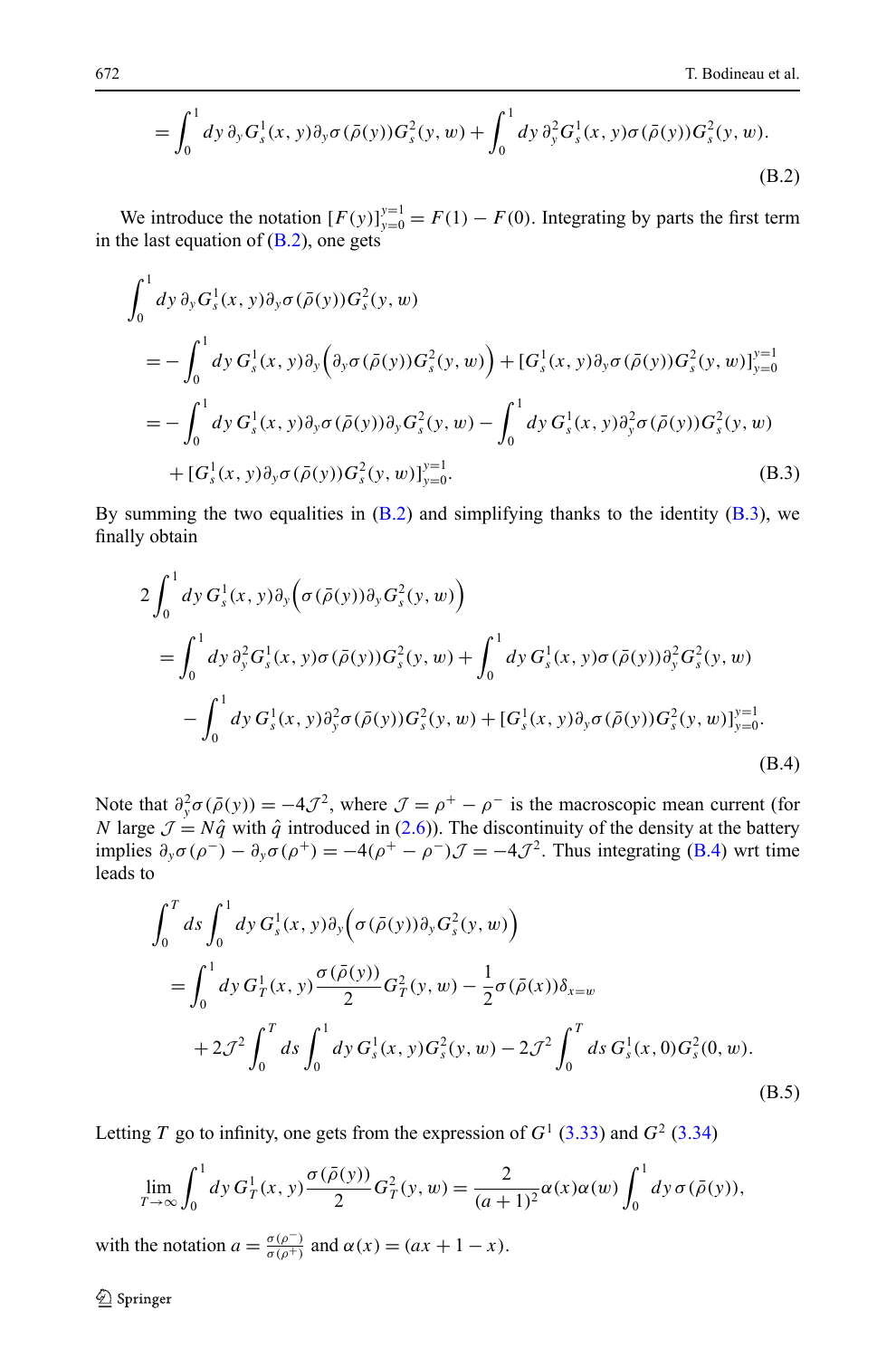<span id="page-25-0"></span>As the steady state is linear,  $\sigma(\bar{\rho}(y)) = \sigma(\rho^+) + y(\sigma(\rho^-) - \sigma(\rho^+) + 2J^2) - 2J^2v^2$ . and we get

$$
\lim_{T \to \infty} \int_0^1 dy \, G_T^1(x, y) \frac{\sigma(\bar{\rho}(y))}{2} G_T^2(y, w) = \frac{2}{(a+1)^2} \alpha(x) \alpha(w) \left( \frac{\sigma(\rho^+) + \sigma(\rho^-)}{2} + \frac{\mathcal{J}^2}{3} \right).
$$

Using ([B.5](#page-24-0)) and the symmetry  $G_s^1(w, z) = G_s^2(z, w)$  ([3.34\)](#page-11-0), we have finally shown that

$$
\lim_{T\to\infty}\int_0^T ds \int_0^1 dy G_s^1(x,y)\partial_y(\sigma(\bar{\rho}(y))\partial_y G_s^2(y,w)) = -\frac{1}{2}\sigma(\bar{\rho}(x))\delta_{x=w} - C(x,w),
$$

with

$$
C(x, w) = -\frac{2}{(a+1)^2} \left( \frac{\sigma(\rho^+) + \sigma(\rho^-)}{2} + \frac{\mathcal{J}^2}{3} \right) (ax+1-x)(aw+1-w)
$$

$$
-2\mathcal{J}^2 \int_0^\infty ds \int_0^1 dz \, G_s^1(x, z) G_s^1(w, z) - G_s^1(x, 0) G_s^1(w, 0). \tag{B.6}
$$

The previous expression combined to ([3.35](#page-11-0)) leads to ([3.36](#page-11-0)).

# **Appendix C**

C.1 Uniqueness of the Steady State

We will show the uniqueness of the smooth solutions of  $(4.4)$  $(4.4)$  $(4.4)$ 

$$
\partial_x \left( D(\bar{\rho}(x)) \bar{\rho}'(x) - E(x) \sigma(\bar{\rho}(x)) \right) = 0, \tag{C.1}
$$

for regular coefficients and *D* positive.

Suppose that  $\rho_1(x)$ ,  $\rho_2(x)$  are two solutions of (C.1) with the same mean density. Then there is  $\mathcal{J}_1 > \mathcal{J}_2$  such that

$$
-D(\bar{\rho}_1(x))\bar{\rho}'_1(x) + E(x)\sigma(\bar{\rho}_1(x)) = \mathcal{J}_1,
$$
  

$$
-D(\bar{\rho}_2(x))\bar{\rho}'_2(x) + E(x)\sigma(\bar{\rho}_2(x)) = \mathcal{J}_2.
$$

If the profiles coincide at  $x_0$  then substracting both equations, one has

$$
D(\bar{\rho}_1(x_0))[\bar{\rho}'_1(x_0)-\bar{\rho}'_2(x_0)]=\mathcal{J}_2-\mathcal{J}_1<0.
$$

This implies that when the two solutions cross then  $\bar{\rho}_1 > \bar{\rho}_2$  before the crossing and  $\bar{\rho}_1 < \bar{\rho}_2$ after the crossing, so that the solutions cannot cross more than once. But the profiles are smooth, periodic and have the same mean density, thus they have to cross an even number of times. This is a contradiction and therefore both profiles have to be equal  $(\mathcal{J}_1 = \mathcal{J}_2)$ .

## C.2 Convergence of the Linearized Evolution

We turn now to the convergence of the linearized evolution  $(4.16)$  $(4.16)$ 

$$
\partial_t f(t, x) = \partial_x^2 \Big( D(\bar{\rho}(x)) f(t, x) \Big) - \partial_x \Big( E(x) \sigma'(\bar{\rho}(x)) f(t, x) \Big), \tag{C.2}
$$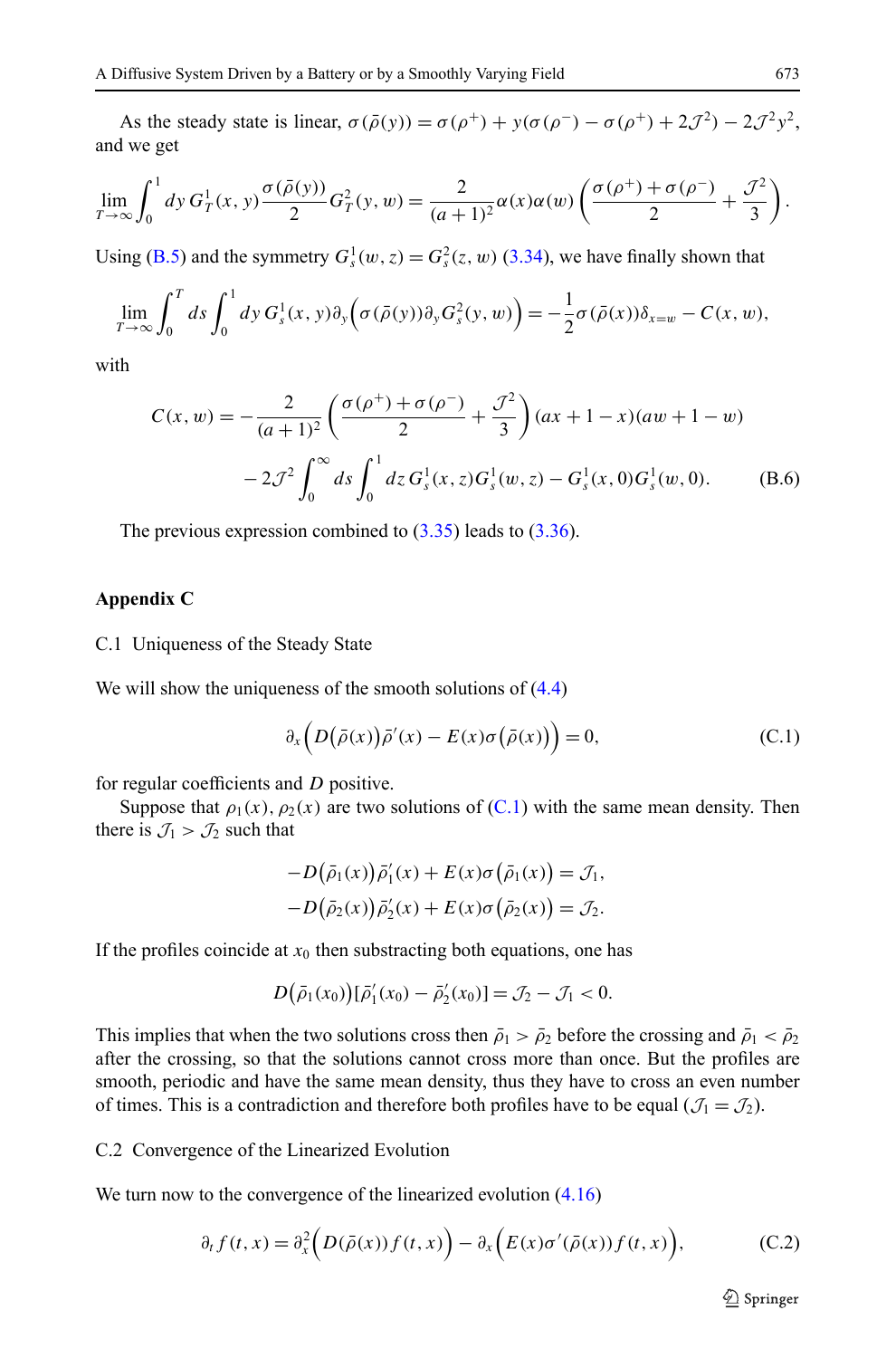<span id="page-26-0"></span>with smooth initial data  $f(0, x)$  and mean  $\int_0^1 dx f(0, x) = 1$ . It is equivalent to consider the evolution

$$
\partial_t f(t, x) = \partial_x \bigg( D(\bar{\rho}(x)) \partial_x f(t, x) \bigg) - \partial_x \bigg( \alpha(x) f(t, x) \bigg), \tag{C.3}
$$

with  $\alpha(x) = -\partial_x D(\bar{\rho}(x)) + E(x)\sigma'(\bar{\rho}(x))$ . At any time  $t > 0$ ,  $f(t, x)$  can then be interpreted as the probability density of a particle evolving on the ring [0*,* 1] with a non homogeneous diffusion coefficient  $D(\bar{\rho}(x))$  and a drift  $\alpha(x)$ . As the particle evolves on a compact set, it will reach a stationary state when *t* goes to infinity. The limiting density for the particle position will be denoted by  $\bar{f}(x)$  and it is the unique solution with mean density  $\int_0^1 dx \bar{f}(x) = 1$  of

$$
\partial_x \left( D(\bar{\rho}(x)) \partial_x \bar{f}(x) \right) - \partial_x \left( \alpha(x) \bar{f}(x) \right) = 0. \tag{C.4}
$$

A way to understand the relaxation to the stationary state is to check that the relative entropy

$$
S(t) = -\int_0^1 dx f(t, x) \log\left(\frac{f(t, x)}{\bar{f}(x)}\right),\tag{C.5}
$$

is a Lyapunov function for the evolution  $(C.3)$ . This is a general fact for Markov processes. Taking the time derivative one has

$$
\partial_t S(t) = \int_0^1 dx \left( D(\bar{\rho}(x)) \partial_x f(t, x) - \alpha(x) f(t, x) \right) \partial_x \log \left( \frac{f(t, x)}{\bar{f}(x)} \right). \tag{C.6}
$$

We now note that

$$
\int_0^1 dx \,\alpha(x) f(t,x) \partial_x \log \left( \frac{f(t,x)}{\bar{f}(x)} \right) = \int_0^1 dx \,\alpha(x) \bar{f}(x) \partial_x \left( \frac{f(t,x)}{\bar{f}(x)} \right)
$$

$$
= \int_0^1 dx \, D(\bar{\rho}(x)) \partial_x \bar{f}(x) \partial_x \left( \frac{f(t,x)}{\bar{f}(x)} \right),
$$

where we used  $(C.4)$  in the last equality. Combined with  $(C.6)$ , this leads to

$$
\partial_t S(t) = \int_0^1 dx \, D(\bar{\rho}(x)) \left( \frac{\bar{f}(x)}{f(t,x)} \partial_x f(t,x) - \partial_x \bar{f}(x) \right) \partial_x \left( \frac{f(t,x)}{\bar{f}(x)} \right)
$$

$$
= 4 \int_0^1 dx \, D(\bar{\rho}(x)) \bar{f}(x) \left( \partial_x \sqrt{\frac{f(t,x)}{\bar{f}(x)}} \right)^2.
$$
(C.7)

Thus  $S(t)$  is a Lyapunov function. A quantitative estimate of the approach to equilibrium could then be obtained by using a log-Sobolev inequality.

#### **References**

1. Bertini, L., De Sole, A., Gabrielli, D., Jona-Lasinio, G., Landim, C.: Macroscopic fluctuation theory for stationary non equilibrium states. J. Stat. Phys. **107**, 635–675 (2002)